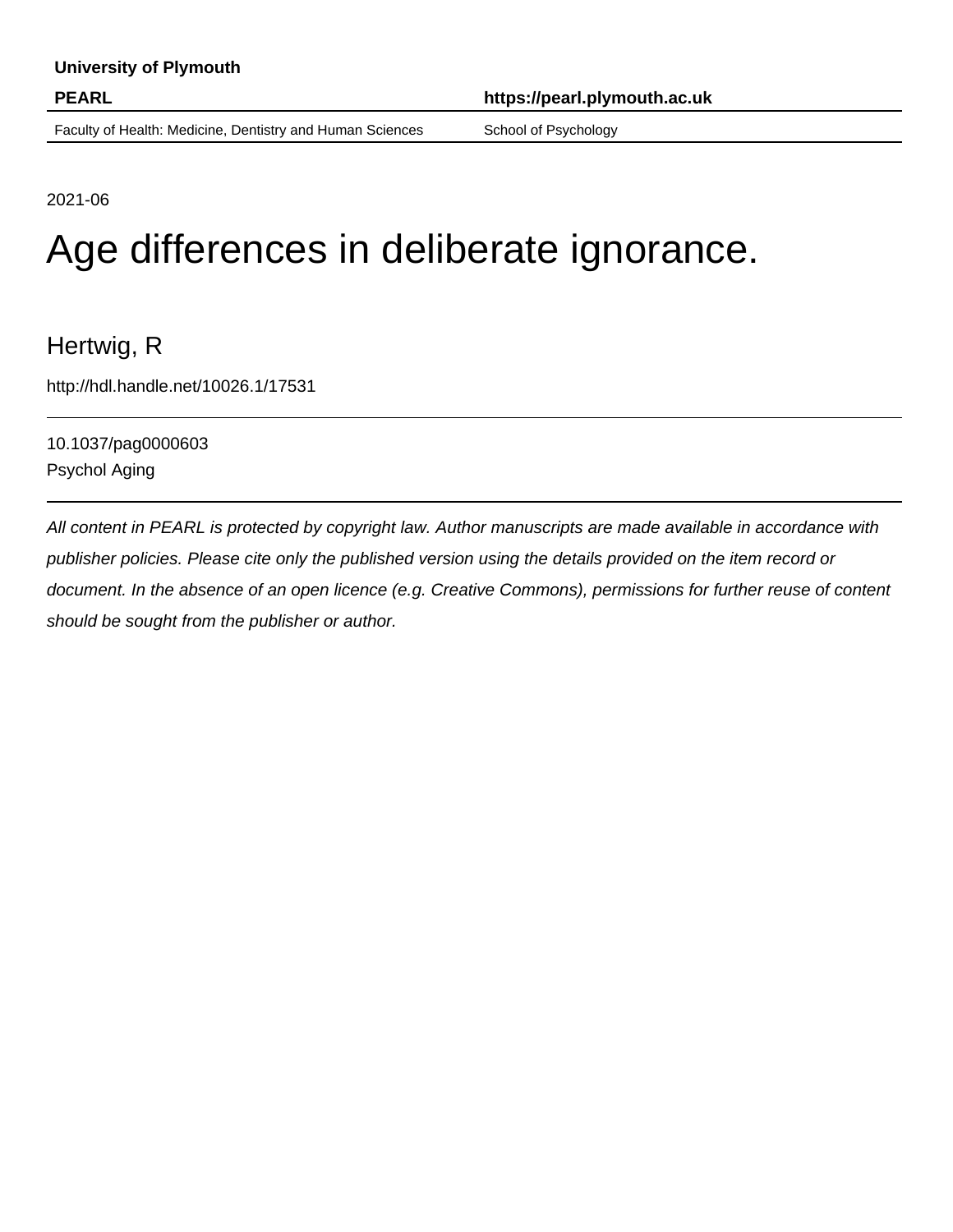### Brief Report

### **Age Differencesin Deliberate Ignorance**

Ralph Hertwig<sup>1</sup>, Jan K. Woike<sup>1</sup>, and Jürgen Schupp<sup>2</sup>

<sup>1</sup>Max Planck Institute for Human Development, Berlin

<sup>2</sup>Free University of Berlin & German Institute for Economic Research (DIW), Berlin

### Author Note

Ralph Hertwig **b** https://orcid.org/0000-0002-9908-9556

Jan K. Woike  $\blacksquare$  https://orcid.org/0000-0002-6816-121X

Jürgen Schupp  $\blacksquare$  https://orcid.org/0000-0001-5273-643X

Jan K. Woike is now at the University of Plymouth, UK.

We are grateful to Susannah Goss and Deb Ain for editing the manuscript.

Some of the data and ideas reported in this manuscript were presented at the March 2019 Ernst Strüngmann Forum on Deliberate Ignorance in Frankfurt, Germany. The data analyzed here are available via the German Socio-economic Panel Study (SOEP) at DIW Berlin. Because the direct use of SOEP data is subject to strict provisions of German data protection law, we are not permitted to upload them onto an open science repository. However, the scientific use file of the SOEP with pseudonymized microdata is available free of charge to universities and research institutes for research and teaching purposes (upon signing a data distribution contract); requests should be mailed to soepmail@diw.de

Correspondence should be addressed to Ralph Hertwig, Center for Adaptive Rationality, Max Planck Institute for Human Development, Lentzeallee 94, 14195 Berlin, Germany. Email: hertwig@mpib-berlin.mpg.de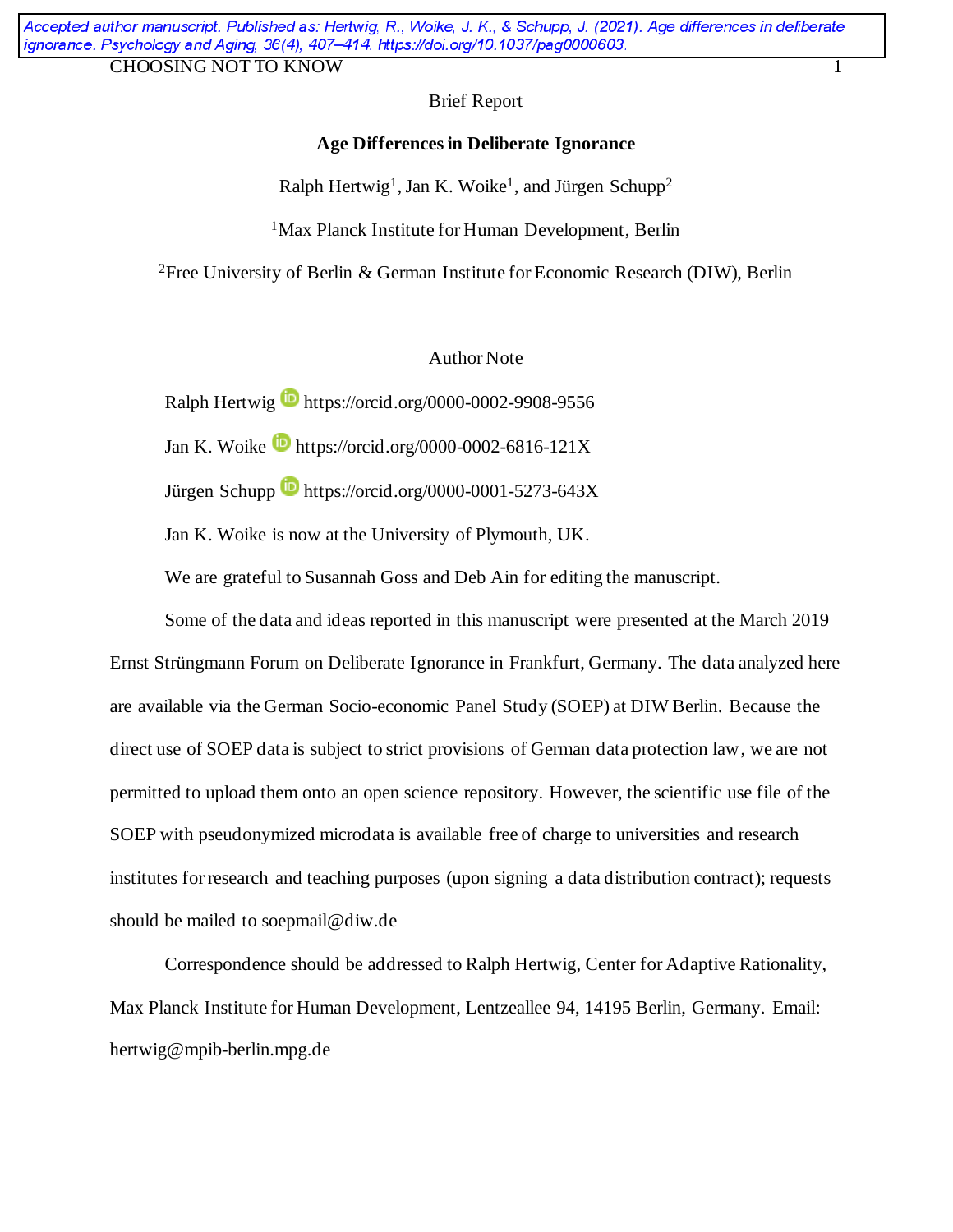#### **Abstract**

People sometimes choose to remain ignorant, even when information comes at low marginal costs and promises high utility. To investigate whether older adults enlist deliberate ignorance more than younger adults, potentially as an emotion-regulation tool, we presented a representative sample of 1,910 residents of Germany with 13 scenarios in which knowledge could result in substantial gains or losses. The strongest correlate of deliberate ignorance was indeed age. Openness to experience was negatively correlated with deliberate ignorance; risk preference did not and neuroticism did not consistently predict it. Findings suggest a possible positivity effect in the decision to access new but ambiguous information.

*Keywords:* deliberate ignorance, uncertainty, emotion regulation, positivity effect, aging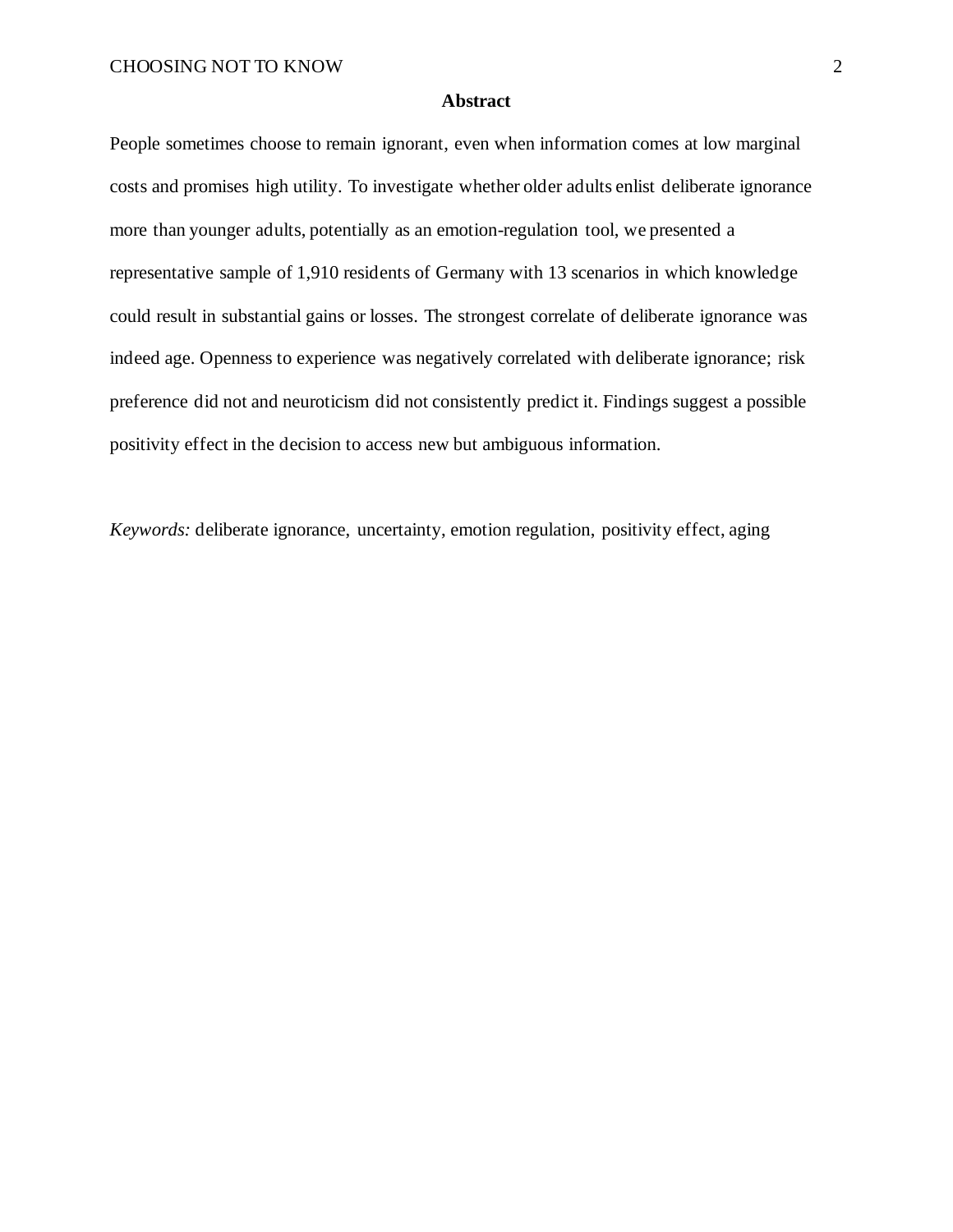### **Aging and Deliberate Ignorance**

The idea that the human thirst for knowledge is noble and boundless runs through the Western history of thought. The first line of Aristotle's *Metaphysics* reads: "All men, by nature, desire to know" (Ross, 1924, p. 255). The English philosopher Thomas Hobbes placed curiosity among the passions and described it as a kind of "perpetuum mobile of the soul" (Daston & Park, 2001, p. 307). More recently, psychologists have echoed these views. Maslow (1963), who proposed the hierarchy of needs, portrayed humans as possessing an instinct-like "burning curiosity" (p. 114) and Silvia (2008) has referred to an emotion-like urge to know.

Yet it is easy to find behaviors that challenge this leitmotif of an eternal thirst for knowledge. Neuropsychologist Nancy Wexler, for example, devoted her scientific career to the study of the genetic foundation of Huntington's disease, which had killed her mother and four other relatives. When a chromosomal test had finally been developed, both she and her sister opted not to take it. "We were going to take the test, you know, why not? We were the family that invented it so how could we not take it? And then I started getting nightmares, my sister started getting nightmares, my dad started getting nightmares because you know living with ambiguity is not that bad" (in Mishkin, 2016). Likewise, Nobel laureate James Watson, one of the team who discovered the double helix structure of DNA, decided not to find out whether he had the apolipoprotein E gene, which is the major genetic risk factor for late-onset Alzheimer's disease. Despite agreeing to having his genome sequenced and released, he shielded himself from this information. Another Nobel laureate and author of *The Tin Drum*, Günter Grass, repeatedly declined to consult the extensive file that the Stasi, East Germany's secret police, had compiled on him. A frequent visitor to East Germany, Grass did not want to know which of his friends and colleagues had informed on him (Hage & Thimm, 2010).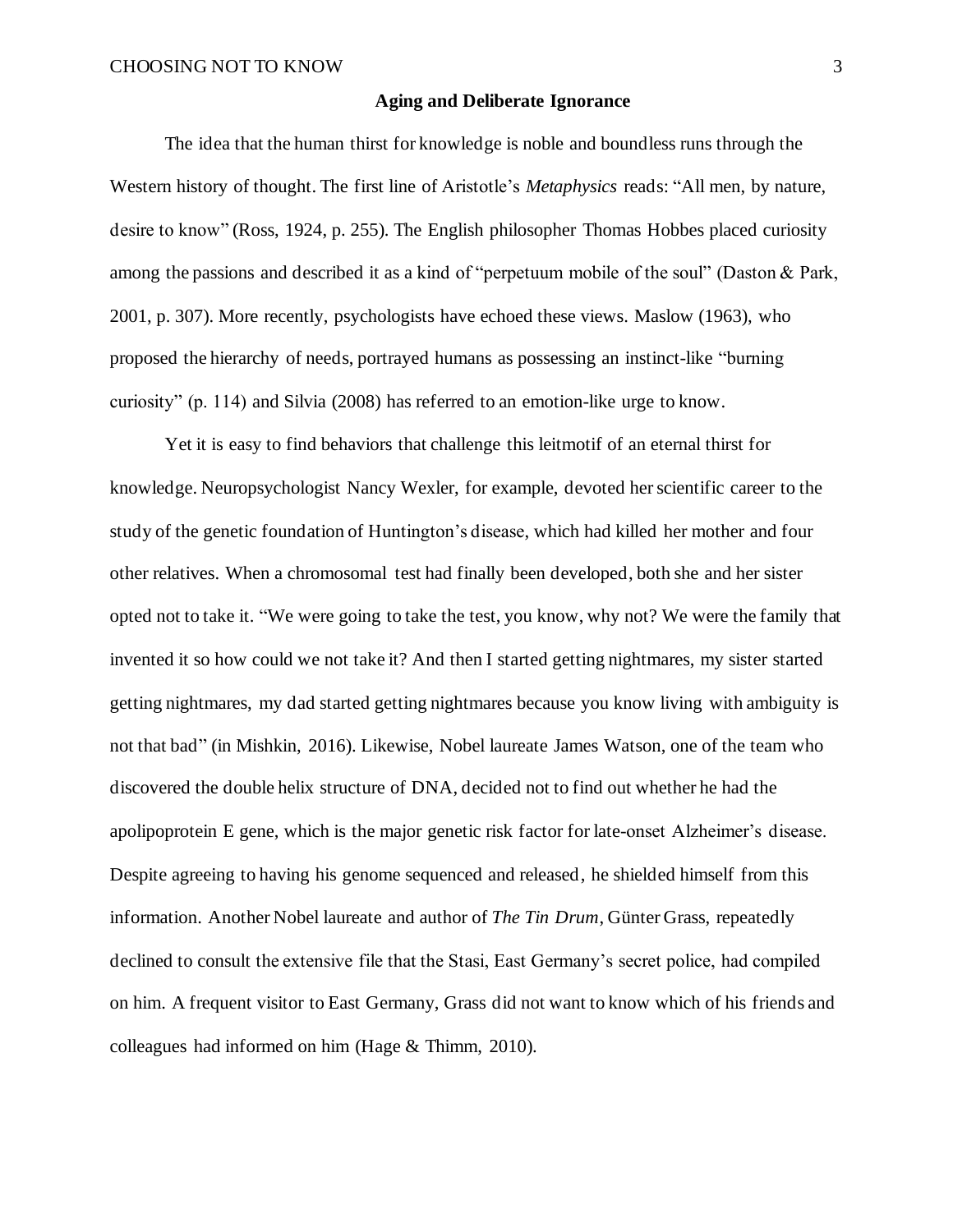There is one—perhaps coincidental—commonality between Wexler, Watson, and Grass. They were no longer young when they decided against quenching the thirst for knowledge. To what extent is chronological age a correlate of individuals' preferences for knowledge or lack thereof? A study by Gigerenzer and Garcia-Retamero (2017) found some initial evidence for an age effect, with older adults being more likely than younger adults to forgo available knowledge; however, the authors analyzed a coarse and truncated age range (18- to 35-year-olds and over 50 year-olds). In this study, we investigated more thoroughly age differences in deliberate ignorance across a wide age range (21–99 years). Before we outline why age may contribute to molding this knowledge preference, let us briefly consider the broader conceptual context of the choice not to know.

### **The Choice Not to Know**

From a classic economic perspective, Wexler's decision not to take the test for Huntington's appears irrational. This perspective states that individuals derive utility not from beliefs and information per se but from their potential tangible consequences. Consequently, information carries instrumental value only to the extent that it results in better decisions. A straightforward implication is that people should not hesitate to access cost-free (in an economic sense) and valid information unless ignorance of that information confers a strategic advantage (Schelling, 1956). After all, they can always choose to disregard that information. At least, that is the theory.<sup>1</sup> In practice, the assumption that information can be easily ignored seems psychologically implausible. Would you want to find out whether you carry the gene for a disabling and fatal disease for which there is no treatment or cure? If you found out, could you

<sup>&</sup>lt;sup>1</sup> Some modern economic models do assume that people derive utility from their beliefs (and, by extension, from information) about the states of the world. This notion of belief-dependent utility, however, represents a strong departure from the standard economic approach and its assumption of independence between beliefs and preferences (see Brown & Walasek, 2020).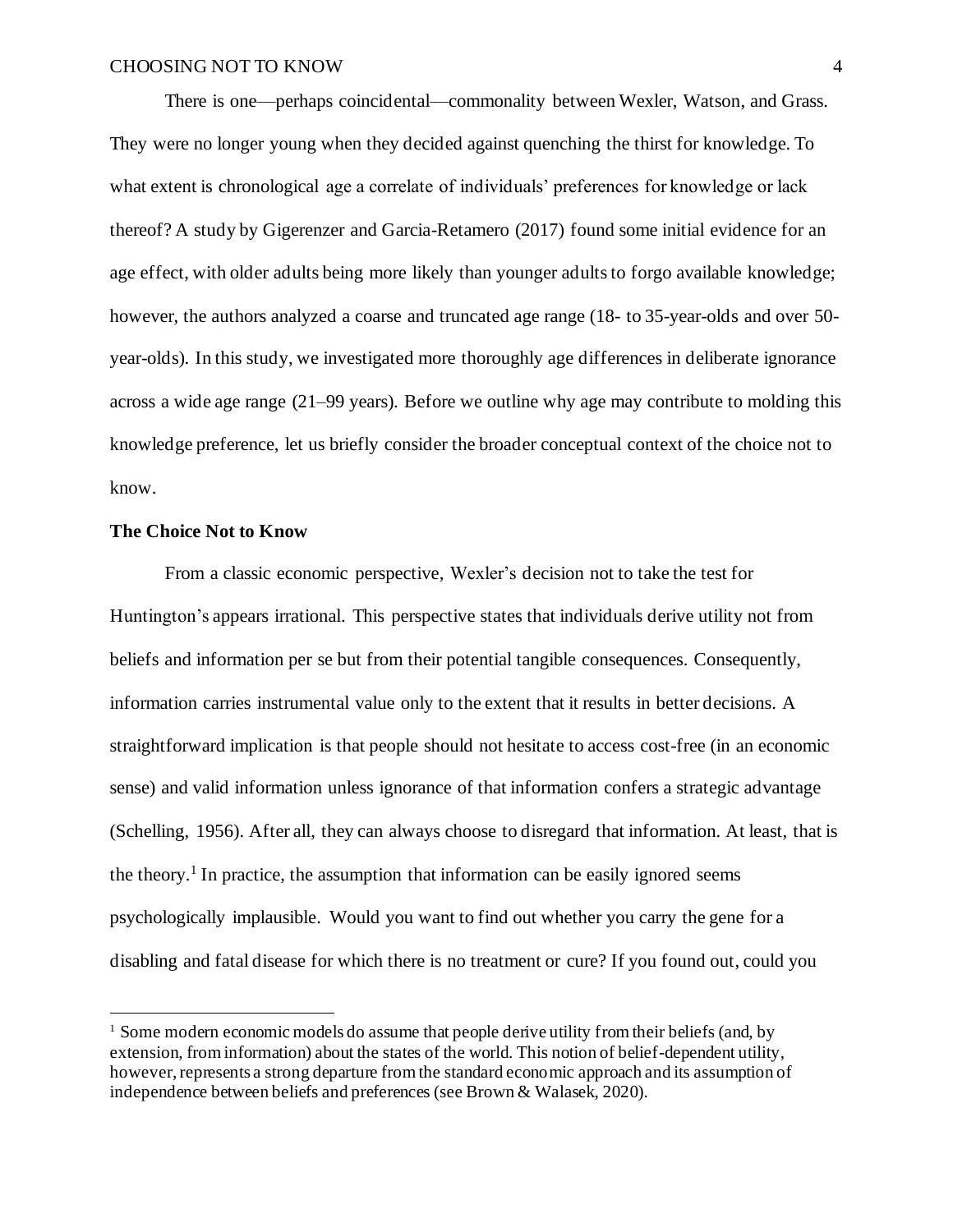continue to live as though nothing had changed? Having recently revealed that she indeed has Huntington's disease, Wexler said: "I don't think I could have lived with that knowledge," underlining that "denial is important" (Grady, 2020).

The desire not to know is a rich human phenomenon that has received growing attention in psychology (e.g., Case et al., 2005; Gigerenzer & Garcia-Retamero, 2017; Hertwig & Engel, 2016, 2020), economics (where it is often dubbed "information avoidance"; e.g., Golman et al., 2017), neuroscience (e.g., Charpentier et al., 2018), the social sciences (e.g., Gross & McGoey, 2015), and public policy making (Hertwig & Engel, 2020). Hertwig and Engel (2016) recently discussed a range of functions of what they term *deliberate ignorance*—the deliberate individual or collective choice not to seek or use available information in situations where the marginal acquisition costs are negligible and the benefits potentially large. In situations where both of these conditions—low marginal costs and high potential utility—hold, deliberate ignorance cannot be explained as a rational trade-off between the costs of information search and the potential instrumental value of having that information, as assumed in the classic economics of information (Stigler, 1961; but see Footnote 1). Rather, other motives appear to underlie deliberate ignorance (Hertwig  $&$  Engel, 2016; see taxonomy in their Figure 1), key among them an emotion-regulatory function (see also Golman et al., 2017).

People may decide against acquiring information when the adverse effects of the anticipated negative emotions triggered by one possible outcome (e.g., learning that one carries the Huntington's gene) exceed the value of the anticipated positive emotions triggered by another possible outcome (e.g., learning that one does not carry the Huntington's gene). Avoiding the information, regardless of its outcome, is thus a way of regulating one's emotional well-being. The same logic applies to one specific negative emotion: regret. People may aim to avoid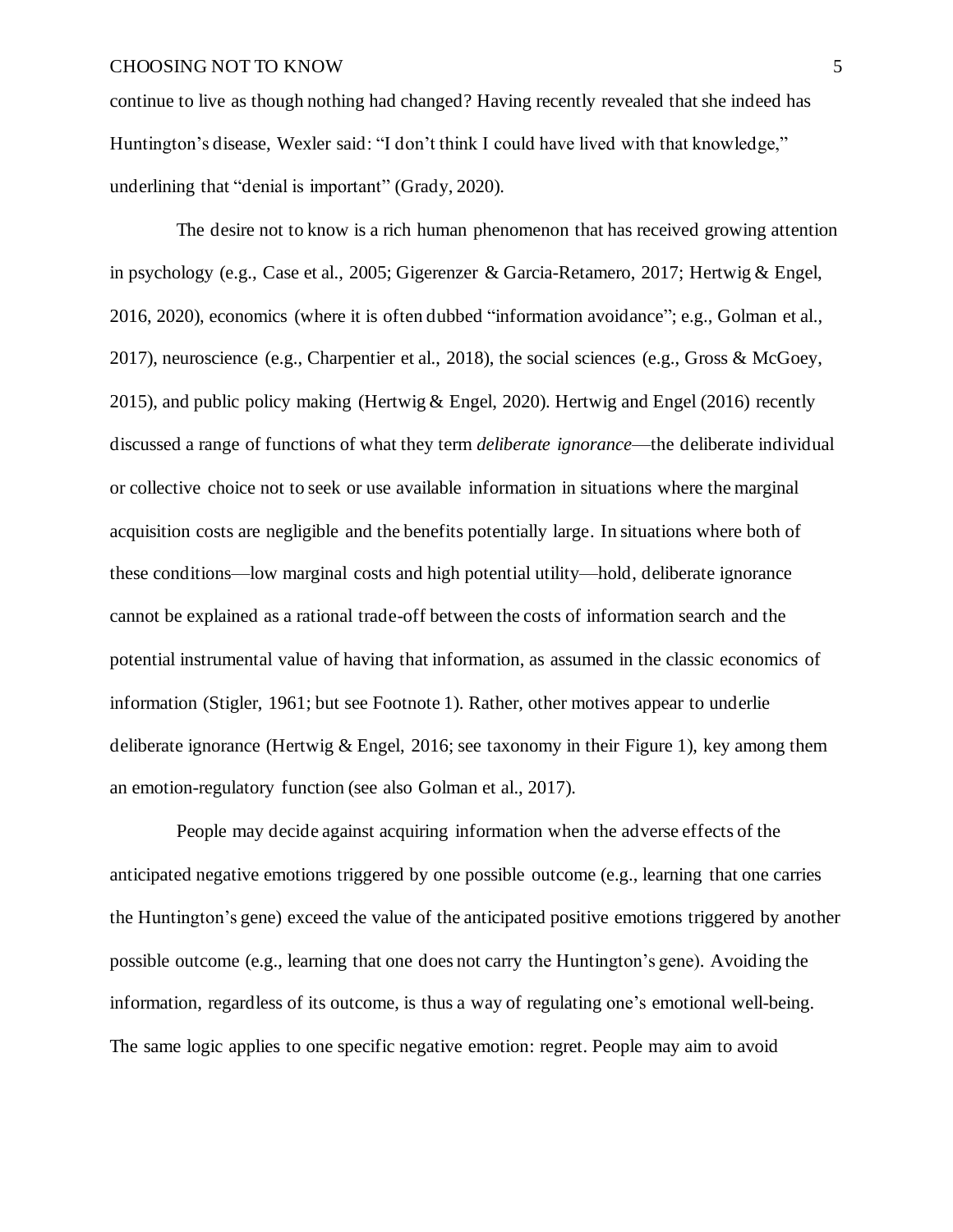anticipated regrets by choosing not to acquire information that could suggest that a different decision (e.g., not taking a genetic test) would have produced a preferable outcome.

### **Aging, Emotion Regulation, and the Choice Not to Know**

The emotion-regulatory function of deliberate ignorance may become especially pertinent with age. Despite typically experiencing decline in cognitive and physical abilities (Carstensen et al., 1998; Lindenberger, 2014), older adults report higher levels of hedonic wellbeing, lower levels of negative affect, and higher levels of positive affect than do younger adults, at least until very late in life (e.g., Stawski et al., 2008). One influential explanation of this pattern is the positivity effect and, relatedly, older adults' better ability to regulate their emotions. Originally described by Mather and Carstensen (2003, 2005), the positivity effect "refers to an age-related trend that favors positive over negative stimuli in cognitive processing. Relative to their younger counterparts, older people attend to and remember more positive than negative information" (Reed & Carstensen, 2012, p. 1). This effect has been replicated across numerous studies and several information-processing dimensions, including attention, episodic memory, affective working memory, and autobiographical memory (see also Reed et al., 2014). The positivity effect has been grounded in the framework of socioemotional selectivity theory (Carstensen, 2006), which postulates that these shifts in emotional goals are related to changing time horizons with age.

Can a positivity effect also be observed when older adults have the opportunity to learn new information, and specifically information that is ambiguous insofar as its implications could be (profoundly) negative or positive? If age is associated with a preference for positive over negative material in cognitive processing, older people may be more likely to forgo the opportunity to access new but ambiguous information in order to insulate their thoughts and emotional reactions from knowledge that could have negative consequences or trigger regrets. In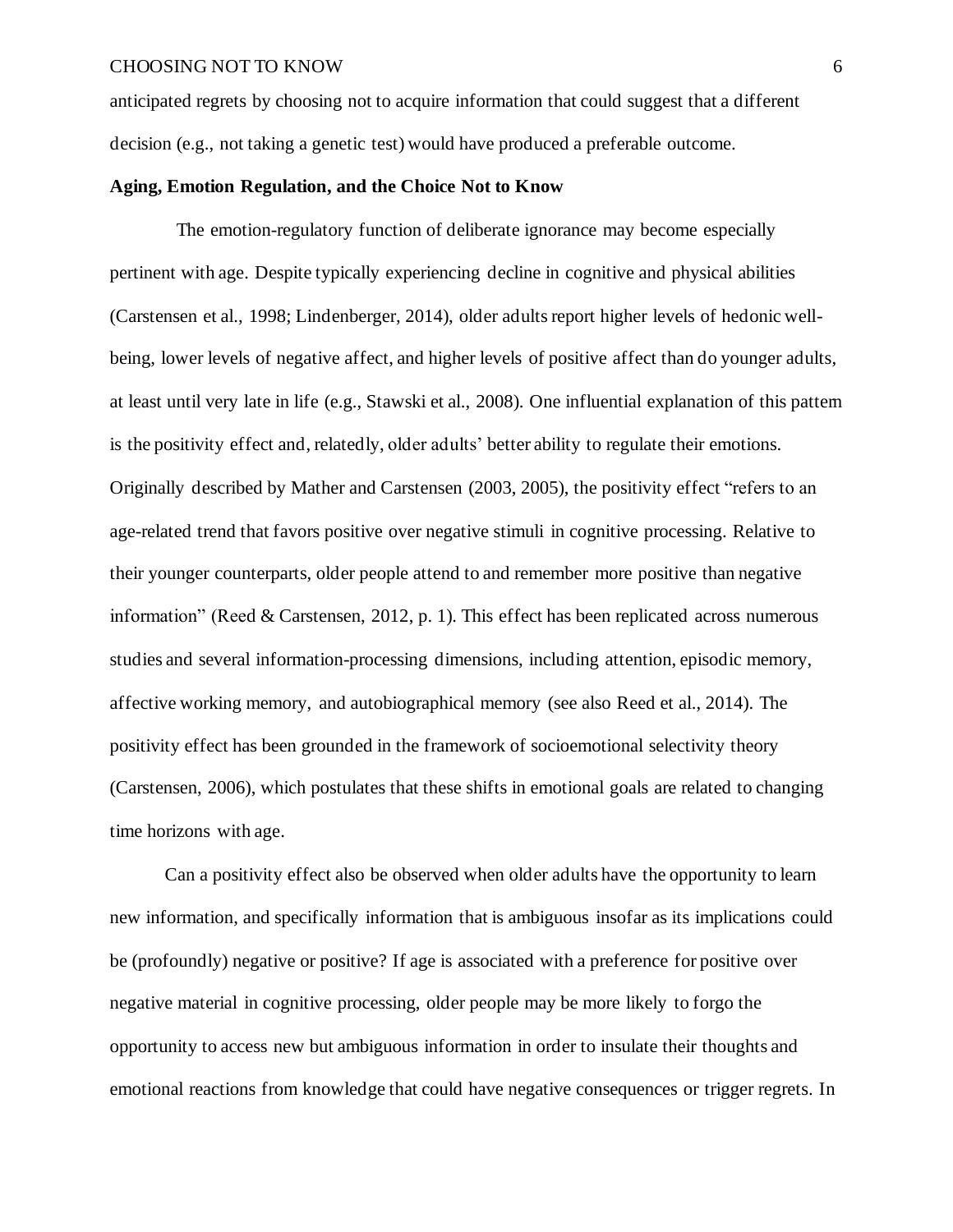this sense, a higher prevalence of deliberate ignorance in older age would not necessarily (or, at least, not exclusively) indicate a decline in intellectual curiosity or in openness to experience; rather, it could reflect a focus on emotional goals and be used as a cognitive strategy for managing attention allocation and information intake.

Independently of emotion regulation, age may also shape knowledge preferences through the propensity to take risks, which typically decreases with age (Josef et al., 2016). Might a higher propensity for deliberate ignorance in older age be associated with or even caused by a decline in risk preference? Gigerenzer and Garcia-Retamero (2017) observed that people who were risk averse for gains and losses were more likely to exercise deliberate ignorance than people who were risk seeking.

Other attributes potentially related to people's desire (not) to know include two Big Five personality dimensions: openness to experience and neuroticism (emotional stability). Openness to experience is itself a form of knowledge preference that can be expected to correlate negatively with deliberate ignorance. Neuroticism, at its core a tendency to experience negative emotional states (e.g., anxiety, self-doubt), has been found to be negatively associated with information seeking behavior (e.g., Halder et al., 2010) but to positively predict health anxiety, which in turn positively predicted online health information seeking (Lagoe & Atkin, 2015). In light of these mixed results, it is not clear in which direction the relationship between neuroticism and deliberate ignorance points. Both personality dimensions continue to change in adulthood, with people showing increased emotional stability with age, at least through midlife, and significant declines in openness to experience in old age (Roberts & Mroczek, 2008; Roberts et al., 2006; Specht et al., 2011).

In this study, we therefore investigated age differences in individuals' knowledge preferences and,specifically, to what extent age is associated with higher levels of deliberate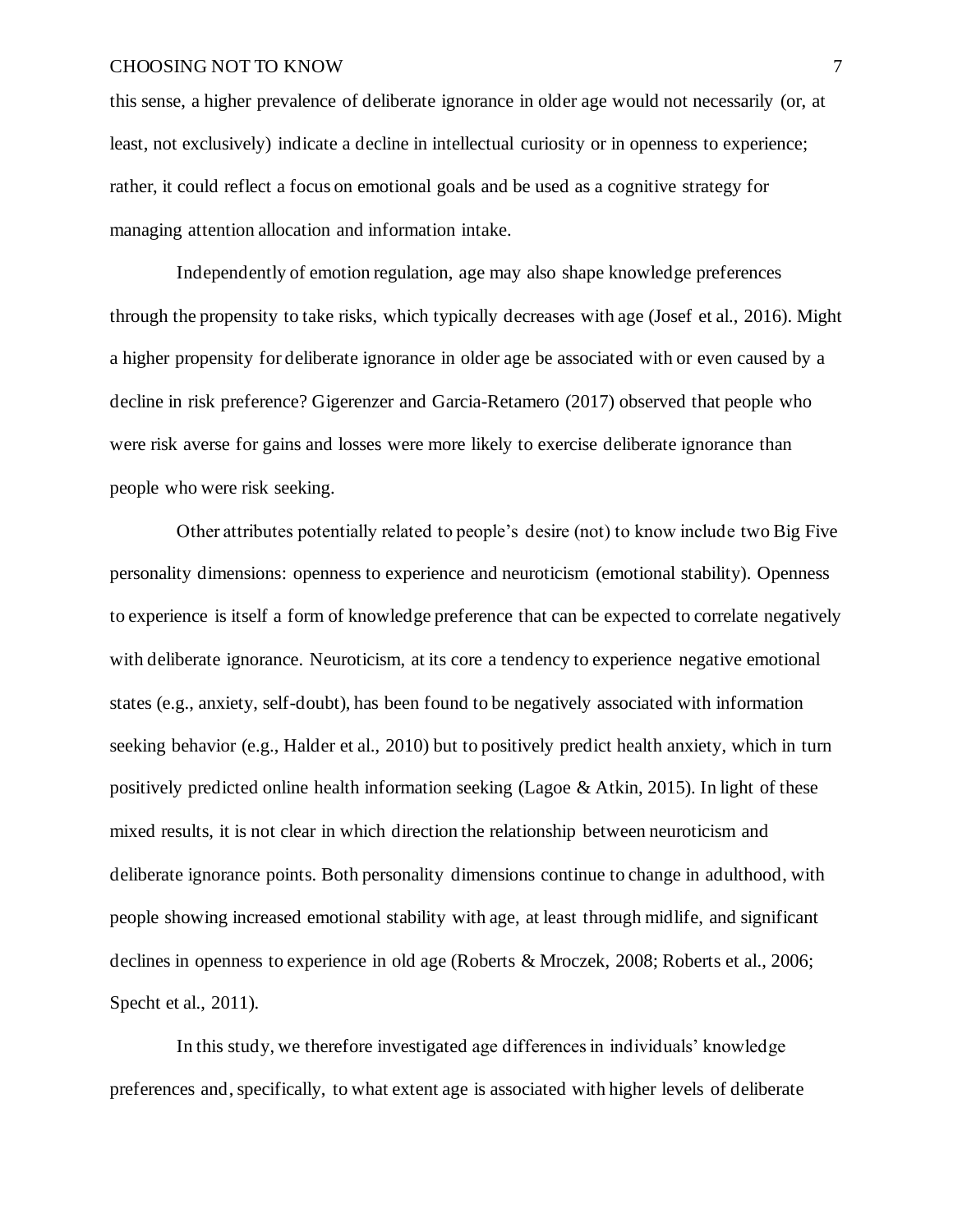ignorance. We further examined the association of age differencesin deliberate ignorance with risk preference, openness to experience and neuroticism. The study was administered as a special module of a multipurpose survey commissioned by the German Socio-Economic Panel (SOEP), a representative longitudinal study of private households affiliated with the German Institute for Economic Research (DIW) in Berlin. The respondents were recruited by TNS Infratest Sozialforschung, a market and social science research company.

### **Method**

### **Participants**

We surveyed 2,005 respondents (986 male, 1019 female, aged 14–99 years). This sample covered residents of Germany aged 14 years and older who live in private households. Respondents were interviewed in their homes via a computer-assisted personal interview (CAPI). First, our sample was regionally stratified. Next, interviewers randomly sampled household addresses using a targeted random walk method (Thompson, 2006). Beginning with specific local addresses, each interviewer contacted every third household. One person aged 14 or older per household was randomly chosen (using the last-birthday method) and interviewed. To correct for nonresponse and other sources of selectivity, we applied individual weights based on the distributions of region, household size, gender, and age (relative to the distributions in the 2015 German Microcensus). Table S1 in the Online Supplement reports the demographic characteristics of the resulting sample, which was not perfectly but approximately representative of the population proportions observed in the 2015 German Microcensus. Note that we removed participants aged 14–20 years ( $n = 95$ ) from all following statistical analyses due to the combination of high developmental heterogeneity in a group encompassing adolescence and young adulthood and a relatively small sample size.

### **Measures**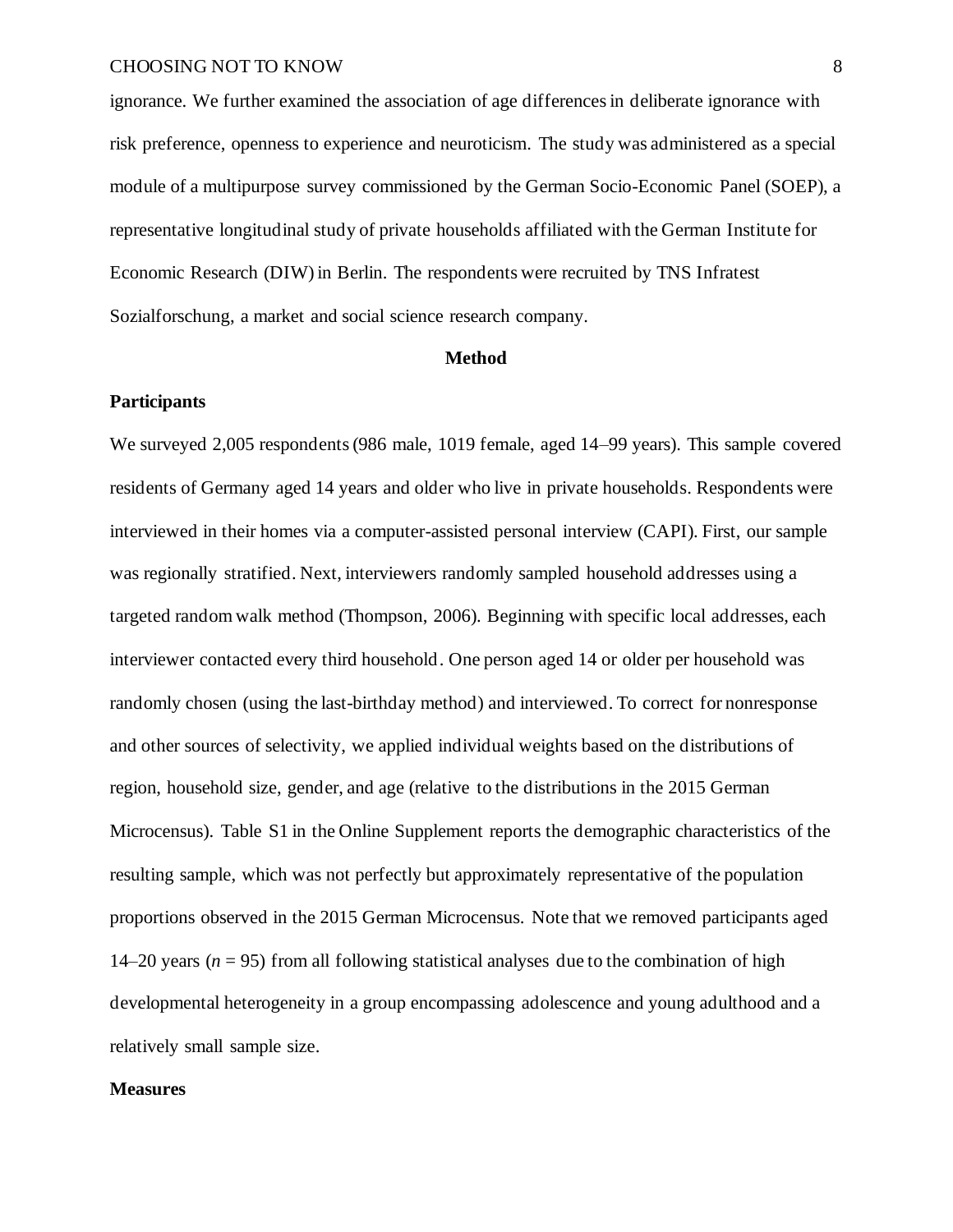The interview covered several subject areas, one of which was deliberate ignorance. We constructed 13 scenarios to probe respondents' knowledge preferences in a range of paradigmatic choice situations. Table 1 summarizes each scenario; the full text is provided in the Online Supplement. For each scenario, respondents were asked to decide: "Would you want to know or would you prefer not to know?" The scenarios, which were developed in German, were designed to capture emotion regulation and avoidance of anticipated regret, one of the major functions of deliberate ignorance (Hertwig & Engel, 2016). The situations depicted involved the risk of major losses and negative emotions as well as the possibility of major gains (e.g., relief of emotional strain and existential anxieties). For illustration, consider the situation of someone who lived in former East Germany deciding whether or not to read their Stasi file—and potentially discovering that friends or relatives had informed on them. Under ignorance, they can assume that no such unspeakable breach of trust was committed. Knowledge carries the risk of a great loss (betrayal) and negative feelings (sadness, rage), but also the possibility of alleviating needless doubts and worries (see Ellerbrock & Hertwig, 2020).

In order to evaluate the internal consistency of our deliberate ignorance scenarios (Cronbach, 1951), we calculate Cronbach's  $\alpha$ . With Cronbach's  $\alpha = .72$ , internal consistency was reasonably high, and eliminating any of the 13 scenarios did not increase this value. Note that some participants did not respond to all scenarios (see Result section). When we repeated the analysis, imputing the missing values with the mean value for each scenario, Cronbach's  $\alpha$  was unchanged (.72). To further analyze individuals' choice not to know, we also calculated a Deliberate Ignorance (DI) score for each individual (i.e., an index value between 0% and 100% per person indicating the number of 'prefer not to know' responses divided by the total number of responses. Cronbach's α for this score was .72. Finally, twelve of the 13 scenarios represented prototypical situations in which deliberate ignorance could be chosen to avoid negative emotions.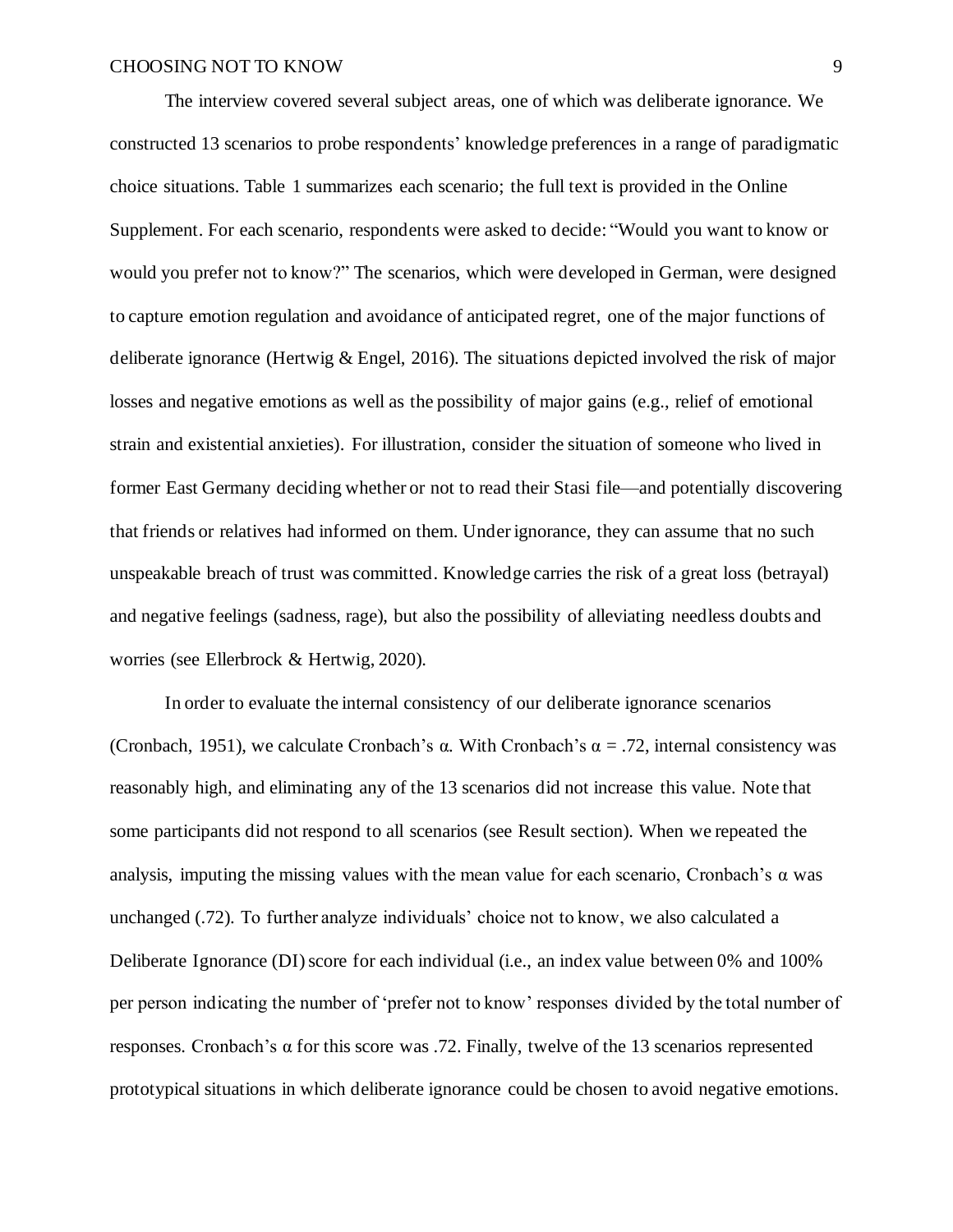In addition, we also included one recruitment scenario in which deliberate ignorance (of candidates' gender and appearance) served to safeguard impartiality, another of the functions of deliberate ignorance (Hertwig & Engel, 2016). This 'unbiased selection' scenario permitted us to investigate whether an age effect was unexpectedly observed in a setting with much less potential to elicit (negative) emotions. All participants saw the scenarios in the same randomly determined order.

Further measures assessed sociodemographic information (e.g., age, education, income) and risk attitude. For the latter, we employed a single self-report item probing general risk-taking propensity. It has been used in other analyses on risk taking (e.g., see Josef et al., 2016) and has proved to be more reliable as an index of risk-taking attitude than various behavioral measures of risk preference (Frey et al., 2017, 2020). Finally, respondents completed a short version of the Big Five personality inventory (BFI-S) measuring openness to experience, conscientiousness, extraversion, agreeableness, and neuroticism (see McCrae & Costa, 2003). The BFI-S is a selfreport questionnaire (three items per dimension) requiring a 1 (*does not apply at all*) to 7 (*applies perfectly*) rating. It has shown reasonably high correlations with the original Big Five Inventory (Donnellan & Lucas, 2008).

### **Ethics Statement**

DIW Berlin contracted TNS Infratest Sozialforschung GmbH to include the deliberate ignorance module in a multitopic survey. Data collection, processing, and storage were in full accordance with German data protection regulations. The DIW scientific advisory board and SOEP survey committee oversaw the research, and German data privacy laws necessitate that all users sign a data user contract with DIW Berlin. The survey data files are provided in anonymous form only.

### **Results**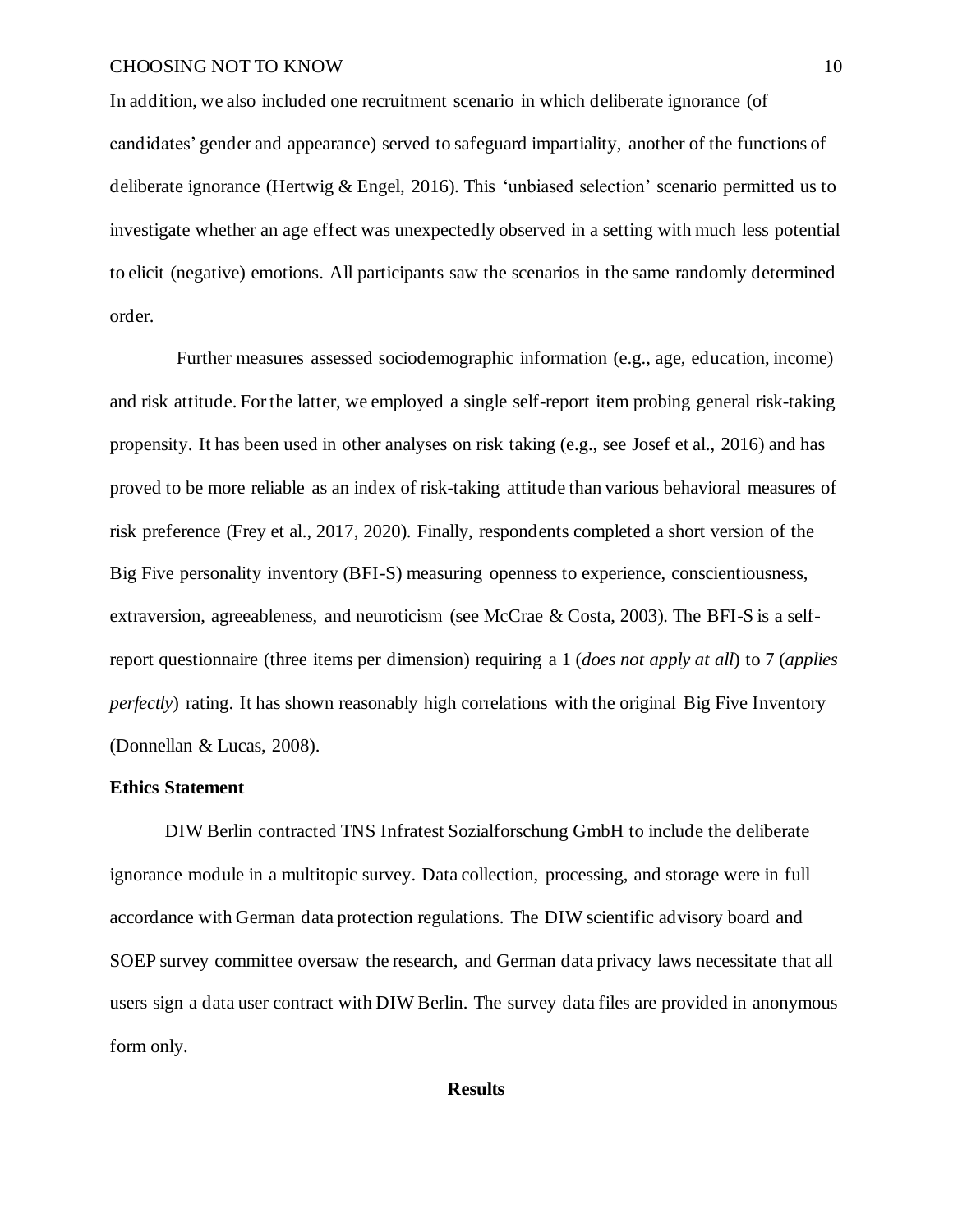A total of 1,570 (82.2%) participants responded to all scenarios; 340 (17.8%) left out at least one. On average (median), the latter group left out two scenarios and they did so fairly evenly across all scenarios; furthermore, missing values did not cluster with any of the age groups. All results reported here are based on the available responses per scenario.

Deliberate ignorance varied across the scenarios, ranging from a maximum of about 90% of respondents preferring not to know the exact date of their death to a minimum of about 21% preferring not to know whether an antique statue they had recently bought was authentic (Table 1). Across all 13 scenarios, the median proportion of respondents who preferred not to know was 51%. Only small proportions of people always preferred to know (1.2%) or not to know (2.8%).

### **Relationship of Age and Deliberate Ignorance**

We next examined deliberate ignorance as a function of age. To this end, we first created seven age groups: 21–30 years, 31–40 years, …, 81–99 years. The larger range of the highest age group was due to sample size. We expressed the relationship with age in terms of differences relative to the knowledge preferences of the youngest age group. Figure 1 shows the absolute differencesin 'prefer not to know' responses as a function of age (in bins) and by scenario. The group aged 51‒60 years was the first to show a substantial age-related average difference in the preference not to know. It occurred quite consistently across items, with one exception: As expected, in the 'unbiased selection' scenario (see text in Online Supplement), respondents of all ages had a strong and consistent preference not to know. In other words, this item—as per its design—appears to tap into a different motivation for deliberate ignorance than the other scenarios do (i.e., impartiality and fairness concerns as opposed to emotion regulation; see Hertwig & Engel, 2016).

Another interesting observation from Figure 1 is that the two scenarios on which the two oldest age groups (71–80 years; 81–99 years) deviated most strongly from the youngest age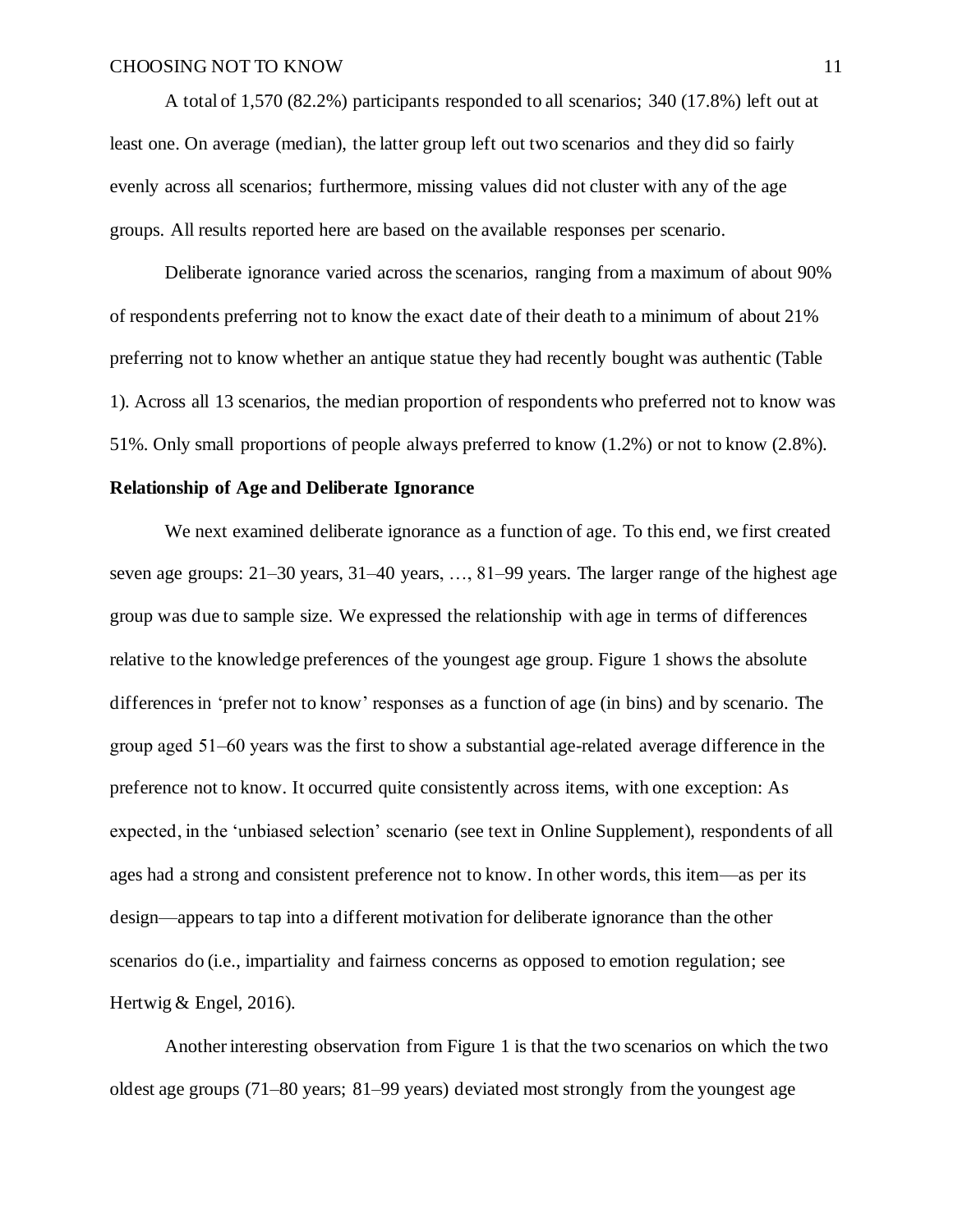group both related to health ('incurable disease' and 'genetic analysis'). The oldest respondents were much less interested than the youngest respondents in taking a free genetic test; similarly, they had a much stronger preference not to find out in their early 30s whether they carried a genetic mutation for an incurable disease. It thus seems that with a smaller window of time left, people prefer less to more knowledge about their genetic risk for disease.

A correlational analysis also demonstrated the orderly way in which preference for deliberate ignorance differed as a function of age. Table S2 in the Online Supplement reports the Pearson correlations between the percentages of 'prefer not to know' responses for the 13 scenarios between two given age groups. For instance, the percentage of 'prefer not to know' responses in the 51–60-year-olds strongly correlated with that in the 41–50-year-olds  $(r = .98)$ . More generally, all correlations were positive and ranged between .86 and .99. Leaving aside the absolute level of deliberate ignorance, these results suggest that the scenarios that evoke the strongest preference for deliberate ignorance among older adults are, by and large, the same ones that evoke this desire among younger adults. This may be taken as initial evidence that the affective and cognitive mechanisms underlying the preference for deliberate ignorance are robust across age groups.

### **Relationship of Openness, Neuroticism, and Risk Preference to Deliberate Ignorance**

To examine how deliberate ignorance related to other constructs, we next calculated the Pearson intercorrelations between the four predictor variables (age, risk preference, openness to experience, and neuroticism), two demographic variables (education and income), and the DI score. Table 2 reports the results. In this correlation analysis, the strongest association with the DI score was observed for age. We also observed a substantial negative correlation between age and risk preference, consistent with the finding that risk-taking propensity typically decreases with age (Josef et al., 2016). Further consistent with past results, we observed a substantial positive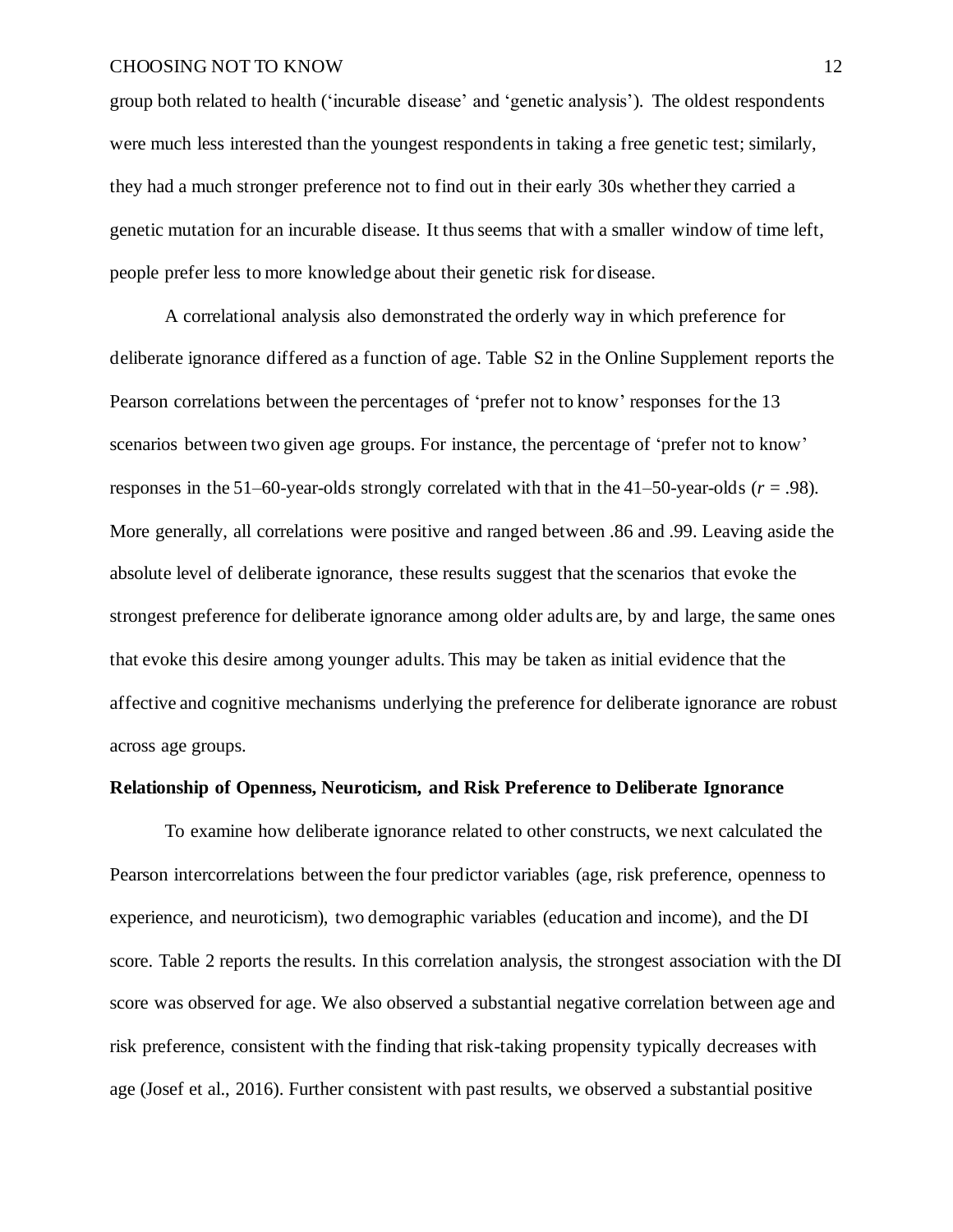correlation between openness to experience and risk preference (e.g., Becker et al., 2012). Finally, we also found a pronounced negative correlation between education and age, an issue to which we return shortly.

We then conducted two regression models with the DI score as the dependent variable. Model 1 considered only the effect of age; Model 2 additionally included risk preference, openness to experience, and neuroticism as predictors. Table 3 presents the unstandardized coefficients and their confidence limits, the standardized coefficients, and (in the note) information on model fit. We first compared a baseline model without predictors (intercept-only model; not shown) with Model 1, in which only age was entered as a predictor. Model 1 provided a better fit to the data, and age explained a significant amount of variance in the preference for deliberate ignorance. Model 2, which included the two personality traits and risk preference as additional predictors, yielded an improvement in fit relative to Model 1 (see note to Table 3), but the main effect of age persisted. Of the additional predictors, openness was negatively related to the preference for deliberate ignorance and neuroticism was positively related to this preference (but note that the 99% confidence interval, CI, for neuroticism overlapped zero, indicating lack of significance).

Finally, we turned to the potential impact of income and education on deliberate ignorance. As is apparent from Table 2, in general, the older adults in our sample had a lower level of education than the younger adults. This finding reflects the expansion of higher education in post-war Germany from an opportunity reserved for a privileged elite to a chance for many (e.g., only 6.4% and 3.2% of male and female school leavers, respectively, qualified for higher education in 1950, compared with 21.1% and 28%, respectively, by 2000; Rahlf, 2015). For this reason, and because education and income were correlated with the DI score (Table 2), we conducted an additional hierarchical regression analysis including education and income. This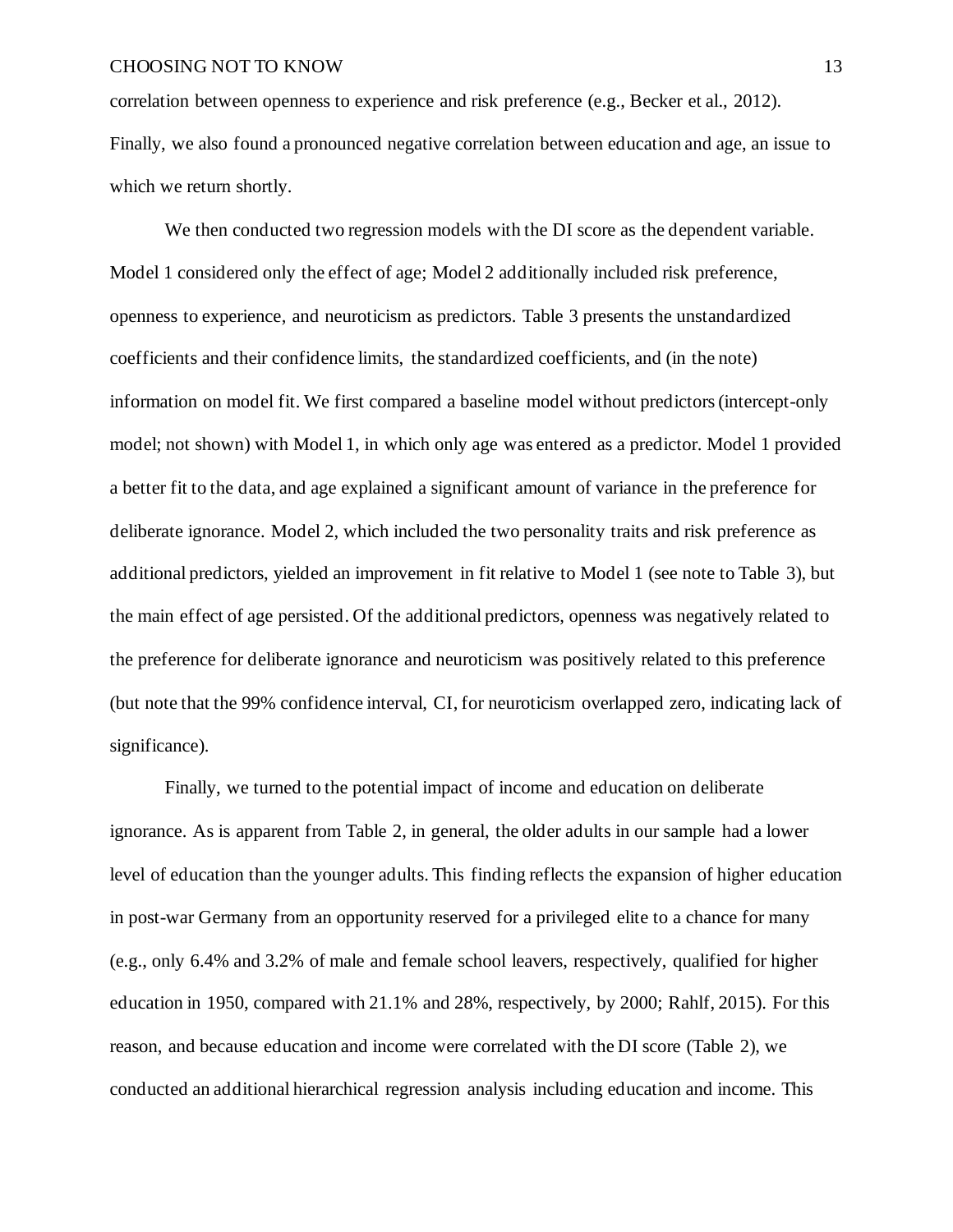analysis is reported in Table S3 in the Online Supplement. Comparison of this full model with the analysis in Table 3 shows that the conclusions for the impact of age and openness to experience on deliberate ignorance remain unchanged. Neuroticism was no longer a significant predictor (at both the 95% and 99% confidence interval) and income predicted deliberate ignorance insofar as higher income was associated with a lower DI score.

#### **Discussion**

Why is the preference for deliberate ignorance more pronounced in older age? One possible explanation is that age is associated with systematic changes in the key personality trait of openness to experience. People who score high on openness are generally receptive to new and challenging thoughts, emotions, and facets of cultural life (McCrae & Costa, 2003), and our scenarios may invoke challenging knowledge and emotions. Openness has been found to decline with age. Thus, a stronger preference for deliberate ignorance in older age could potentially be driven by declining openness. In our data, however, the correlation of age and openness was just −.10 (Table 2). That is, the two variables appear to contribute largely independently to the preference for deliberate ignorance, with age being by far the strongest predictor (see  $\beta$  values in Table 3).

Education and income were also correlated with the choice not to know (Table 2). Additional regression analyses (Table S3) showed that, independently of age, they explained some variance but age remained the strongest predictor. Another possible explanation of this relationship is that deliberate ignorance is driven by shifts in motivational priorities and information processing in old age. According to socioemotional selectivity theory (Carstensen, 2006), when people perceive their future as wide open (e.g., in early adulthood), they tend to prioritize future-oriented goals, including acquiring information, extending their social network, and expanding their intellectual horizons. As people age and their time horizon narrows, they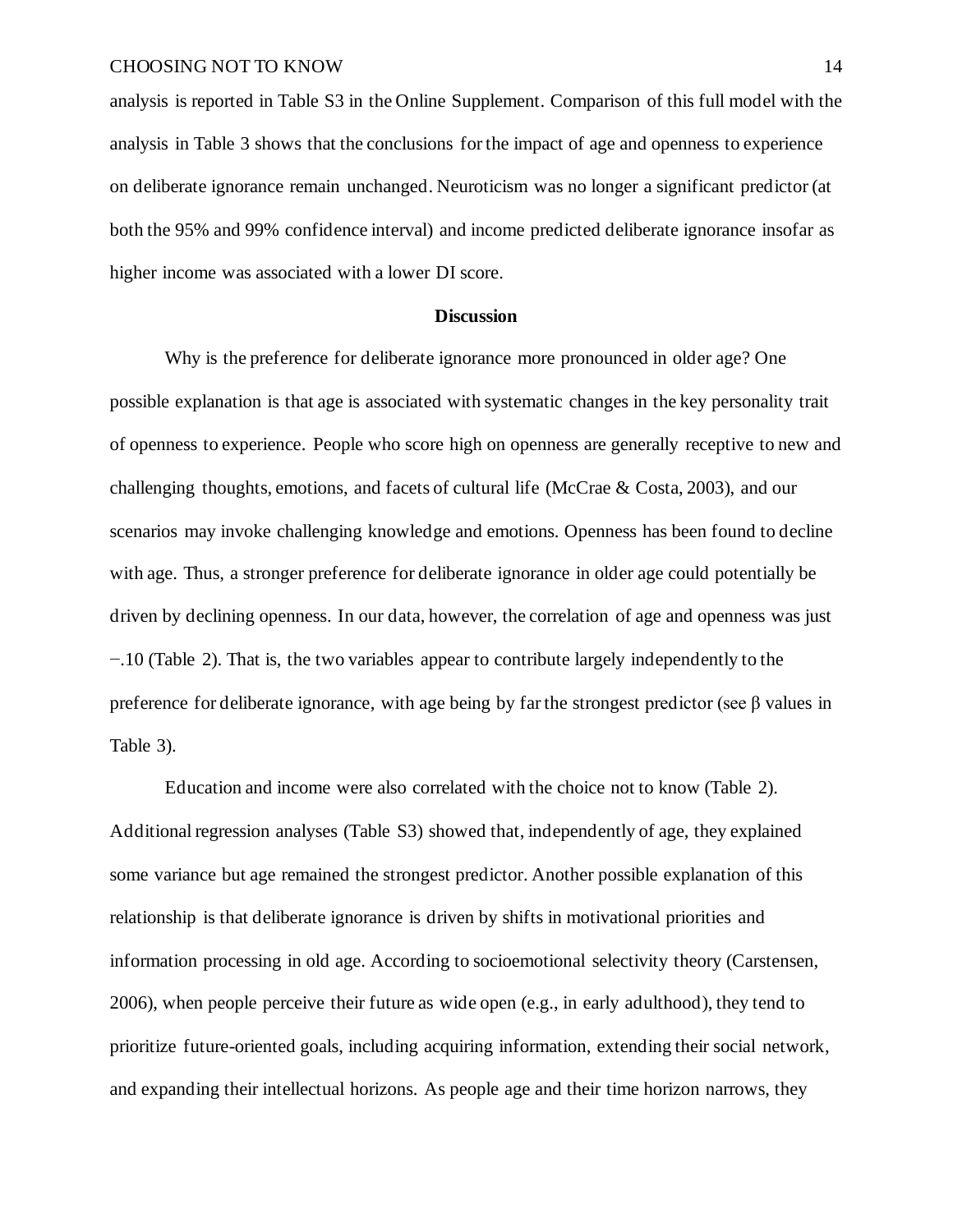begin to prioritize present-focused goals pertaining to emotional meaning and satisfaction. Furthermore, socioemotional selectivity theory offers a theoretical foundation for the *positivity effect*—a shift in information processing toward positive material, and away from negative or neutral material, in later life (Reed et al., 2014).

Our study offers an interesting twist on extant investigations of the positivity effect. In the scenarios studied here, the valence of the information is highly uncertain—it could turn out to be positive or negative. A positivity effect in the acquisition of such ambiguous information could mean that that older people actively prioritize reducing the risk of receiving potentially negative information, even if doing so means forgoing the opportunity of receiving positive or even liberating information. This possibility has interesting implications. For instance, younger adults may decide to acquire knowledge that their elder selves would renounce—knowledge that they may later even regret, especially if the outcomes of their decision materialize only in the distant future (see Zeelenberg, 1999). Had Nancy Wexler been able to take a Huntington's test as a young woman, she might have chosen to do so, possibly leaving her older self to regret that decision years later (see, however, McCloud et al., 2013, who found that younger cancer survivors were more likely to avoid cancer-related information; moreover, many who belong to the risk group for Huntington's disease decide not to take the test; Creighton et al., 2003; Yaniv et al., 2004).

There is another potential explanation for deliberate ignorance being more pronounced in older age. Older adults'shorter remaining life expectancy may lower the expected utility of the information, leading them to choose not to acquire it. Indeed, the two scenarios on which the two oldest age groups (71–80 years, 81–99 years) deviated most strongly from the youngest age group both related to health: The oldest respondents were much less interested than the youngest respondents in taking a free genetic test or finding out whether they carried a genetic mutation for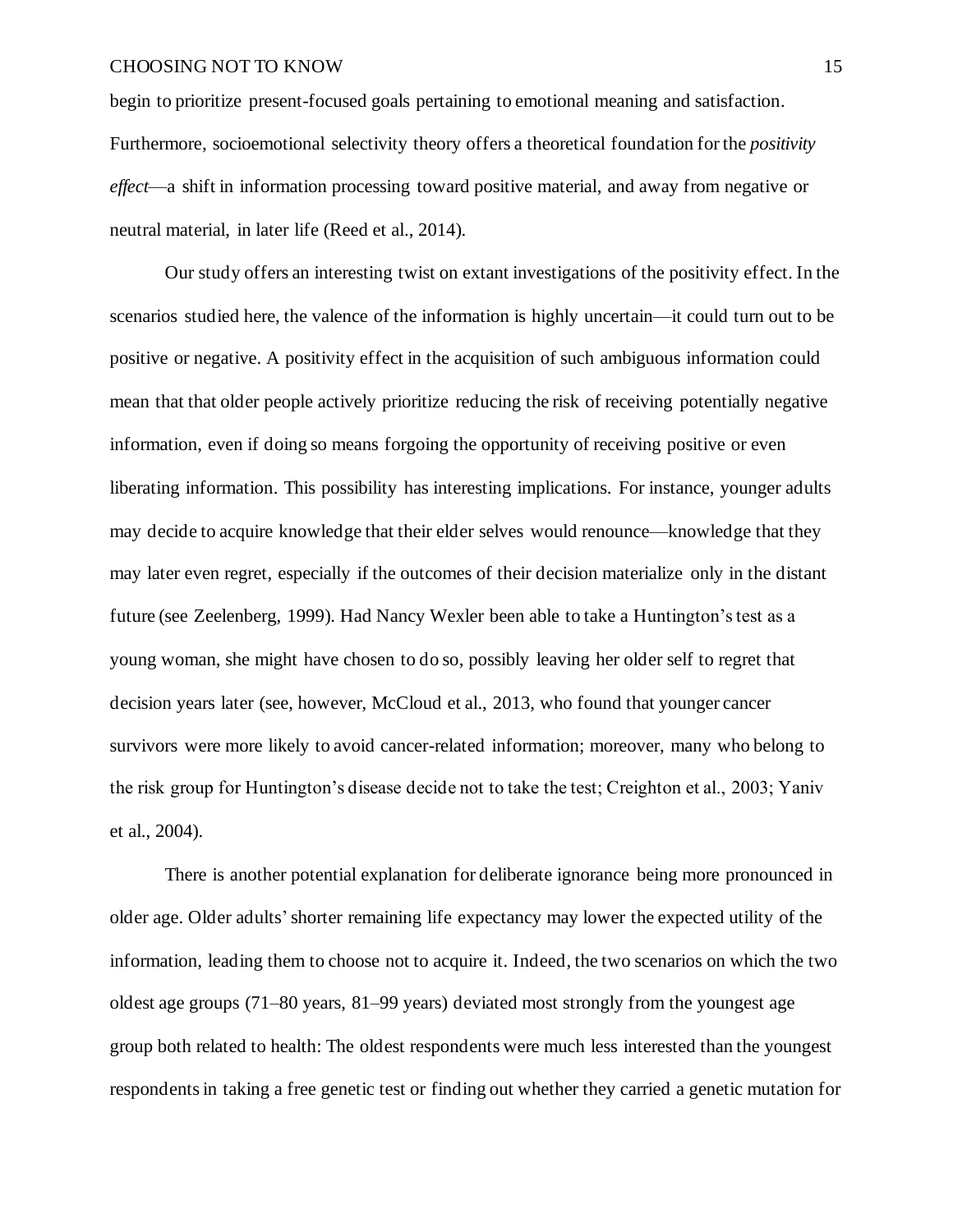an incurable disease. We cannot exclude the possibility that in these scenarios the perceived utility was lower for older people than for younger people. It is worth keeping in mind, however, that older adults may value the opportunity to find out about genetic risk factors to the extent that having this knowledge may carry substantial utility for their children and grandchildren. It is also possible that shorter remaining life expectancy makes the information in some of our scenarios *more* valuable—for instance, whether a god-like entity exists or whether an antique statue that may be bequeathed to one's children is authentic. Future studies should therefore elicit respondents' judgments of the utility of the information and experimentally manipulate it.

### **Limitations and Future Research**

Let us emphasize that our cross-sectional study was not designed to discern the impact of age, cohort, and historical change. Some of the scenarios pertain to historical events (e.g., the fall of the Berlin Wall). Some of the differences observed in deliberate ignorance could therefore be due to cohort effects rather than age effects (see Drewelies et al., 2019). This is certainly an issue that deserves attention in future research. More generally, it remains unclear what kind of cues older and younger adults respond to in the scenarios and how those cues differ across the scenarios. Relatedly, how do people process and weigh these cues to arrive at a decision to know or not to know, and does their processing change with age? An initial Brinley plot analysis (see Online Supplement) suggests that the scenarios that evoke a stronger desire for deliberate ignorance among older adults are the same ones that evoke this desire among younger adults(see also the correlational analysis in Table S2). Clearly, however, more work is needed to reveal the cognitive and affective cues and mechanisms underlying the choice not to know (e.g., through systematic manipulations of the scenarios).

To conclude, people are often depicted as deeply desiring to reduce uncertainty: "an uncertain future leaves us stranded in an unhappy present with nothing to do but wait" (Gilbert,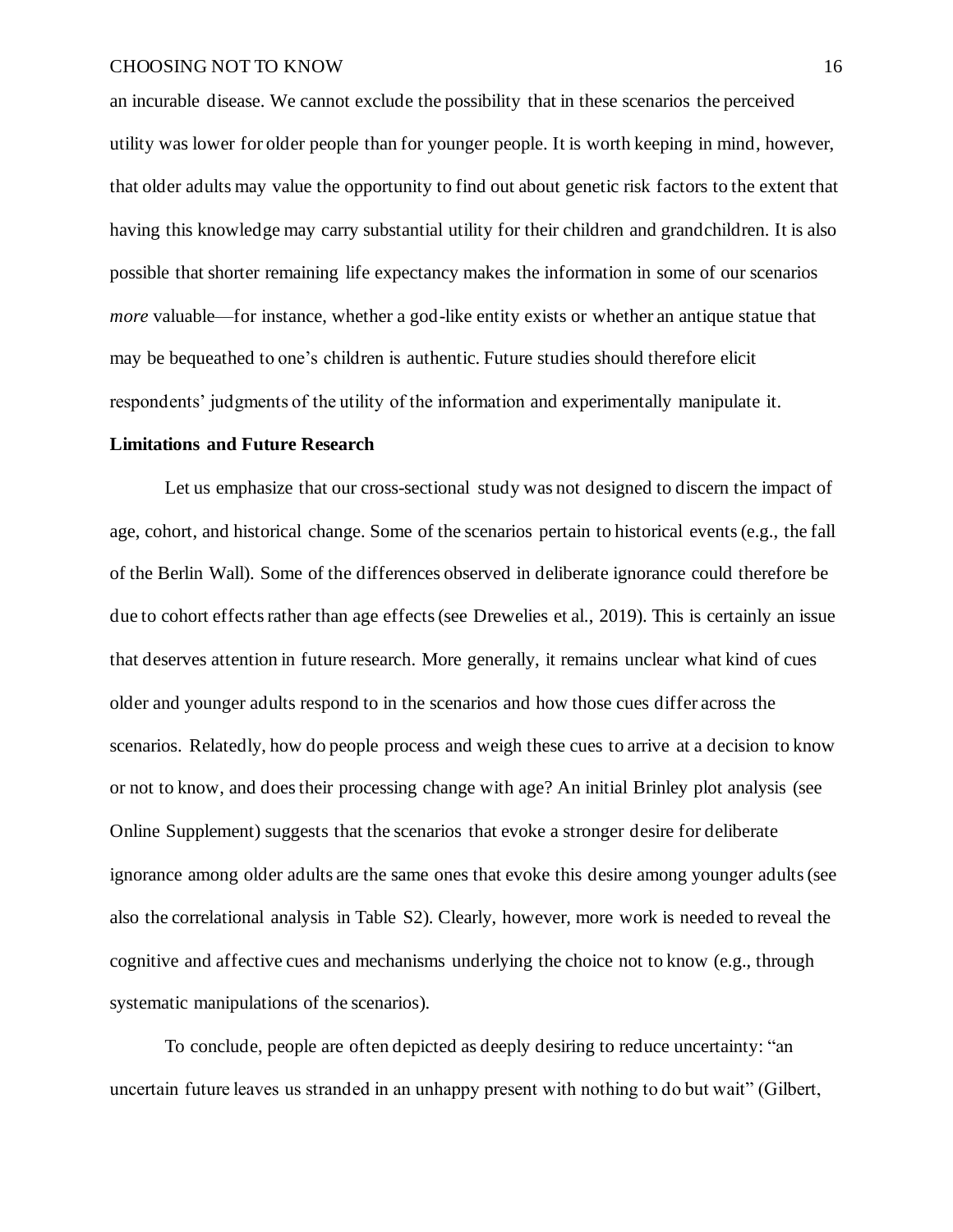2009). If, however, the wait can be made bearable or even pleasant by directing our cognitive and behavioral resources to positive and meaningful aspects of life—and some theories posit that older people are better at this strategic resource allocation—uncertainty in the present may be preferable to what may turn out to be a distressing certainty in the future.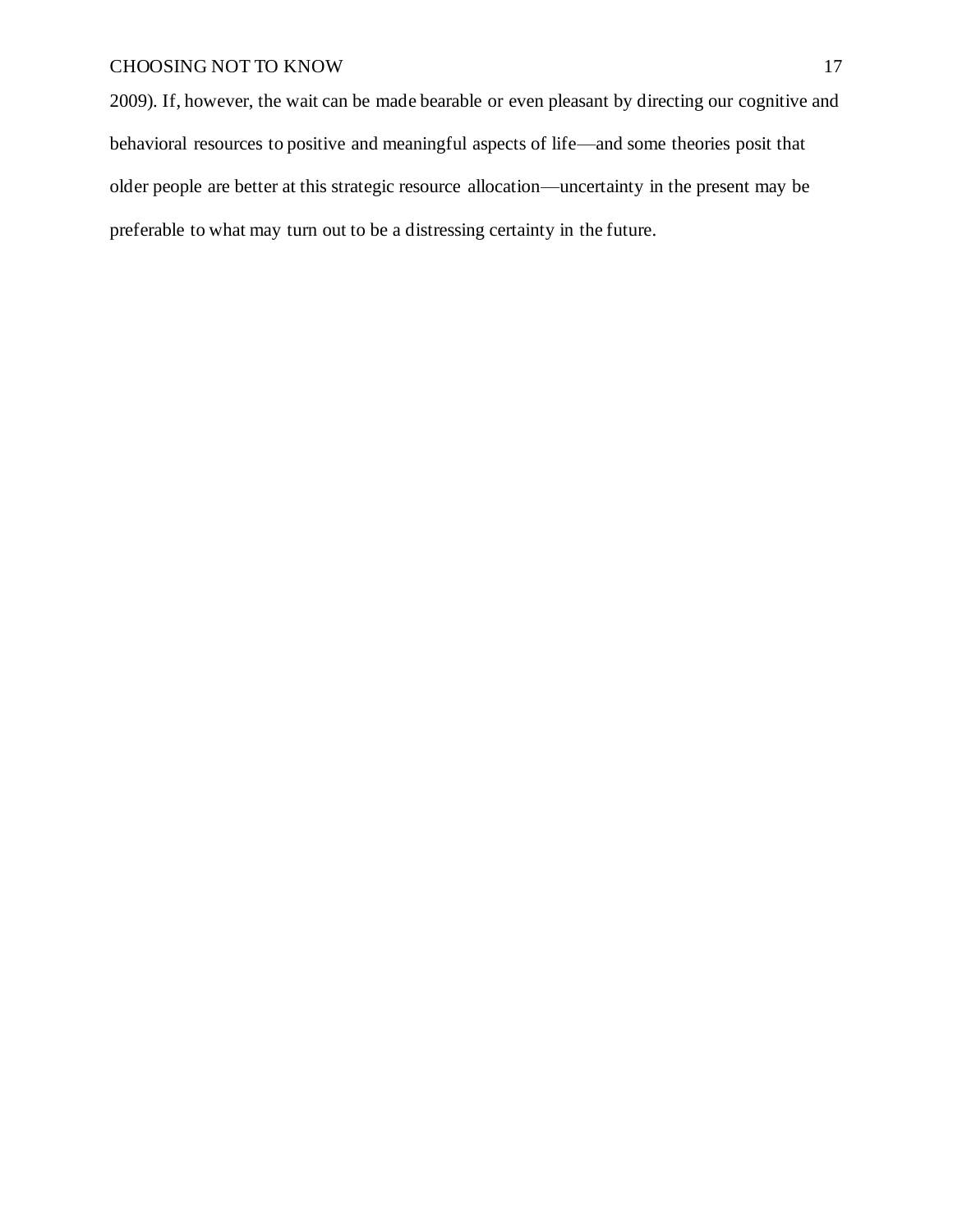#### **References**

- Becker. A., Deckers, T., Dohmen, T., Falk, A., & Kosse, F. (2012). The relationship between economic preferences and psychological personality measures. *Annual Review of Economics, 4*(1), 453–478. https://doi.org/10.1146/annurev-economics-080511-110922
- Brown, G. D. A., & Walasek, L. (2020). Models of deliberate ignorance in individual choice. In R. Hertwig & C. Engel (Eds.), *Deliberate ignorance: Choosing not to know* (Strüngmann Forum Reports, Vol. 29, pp. 121–137). MIT Press.
- Carstensen, L. L. (2006). The influence of a sense of time on human development. *Science, 312*(5782), 1913–1915. https://doi.org/10.1126/science.1127488
- Carstensen, L. L., Gross, J. J., & Fung, H. (1998). The social context of emotional experience. In K. W. Schaie & M. P. Lawton (Eds.), *Annual review of gerontology and geriatric*s (Vol. 17, pp. 325–352). Springer.
- Case, D. O., Andrews, J. E., Johnson, J. D., & Allard, S. L. (2005). Avoiding versus seeking: The relationship of information seeking to avoidance, blunting, coping, dissonance, and related concepts. *Journal of the Medical Library Association*, *93*(3), 353–362.
- Cerella, J., & Hale, S. (1994). The rise and fall in information-processing rates over the life span. *Acta Psychologica, 86(2–3)*, 109–197. https://doi.org/10.1016/0001-6918(94)90002-7
- Charpentier, C. J., Bromberg-Martin, E. S., & Sharot, T. (2018). Valuation of knowledge and ignorance in mesolimbic reward circuitry. *Proceedings of the National Academy of Sciences, 115*(31), E7255–E7264. https://doi.org/10.1073/pnas.1800547115
- Creighton, S., Almqvist, E. W., MacGregor, D., Fernandez, B., Hogg, H., Beis, J., Welch, J. P., Riddell, C., Lokkesmoe, R., Khalifa, M., MacKenzie, J., Sajoo, A., Farrell, S., Robert, F., Shugar, A., Summers, A., Meschino, W., Allingham-Hawkins, D., Chiu, T., … & Hayden,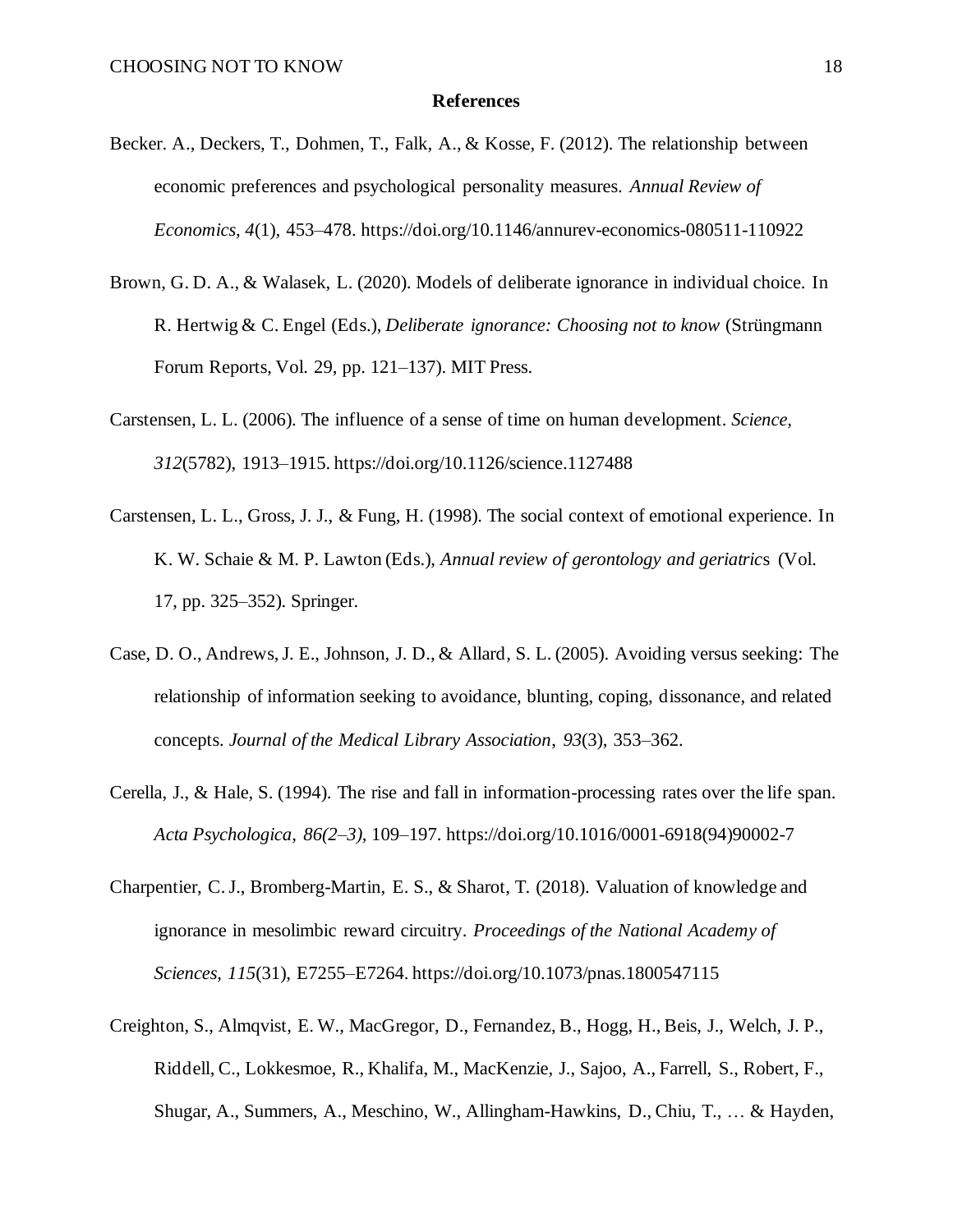M. R. (2003). Predictive, prenatal and diagnostic genetic testing for Huntington's disease: The experience in Canada from 1987 to 2000. *Clinical Genetics, 63*(6), 462–475. https://doi.org/10.1034/j.1399-0004.2003.00093.x

Cronbach, L. J. (1951). Coefficient alpha and the internal structure of tests. *Psychometrika, 16,* 297–334. https://doi.org/10.1007/bf02310555

Daston, L., & Park, K. (2001). *Wonders and the order of nature, 1150–1750.* Zone Books.

- Donnellan, M. B., & Lucas, R. E. (2008). Age differences in the Big Five across the life span: Evidence from two national samples. *Psychology and Aging, 23*(3)*,* 558–566. https://doi.org/10.1037/a0012897
- Drewelies, J., Huxhold, O., & Gerstorf, D. (2019). The role of historical change for adult development and aging: Towards a theoretical framework about the how and the why. *Psychology and Aging, 34*(8), 1021–1039. https://doi.org/10.1037/pag0000423
- Ellerbrock, D., & Hertwig, R. (2020). The complex dynamics of deliberate ignorance and the desire to know in times of transformation. In R. Hertwig & C. Engel (Eds.), *Deliberate ignorance: Choosing not to know* (Strüngmann Forum Reports, Vol. 29, pp. 15–34). MIT Press.
- Frey, R., Pedroni, A., Mata, R., Rieskamp, J., & Hertwig, R. (2017). Risk preference shares the psychometric structure of major psychological traits. *Science Advances, 3*(10), Article e1701381. https://doi.org/10.1126/sciadv.1701381
- Frey, R., Richter, D., Schupp, J., Hertwig, R., & Mata, R. (2020). Identifying robust correlates of risk preference: A systematic approach using specification curve analysis. *Journal of Personality and Social Psychology*. Advance online publication. https://doi.org/10.1037/pspp0000287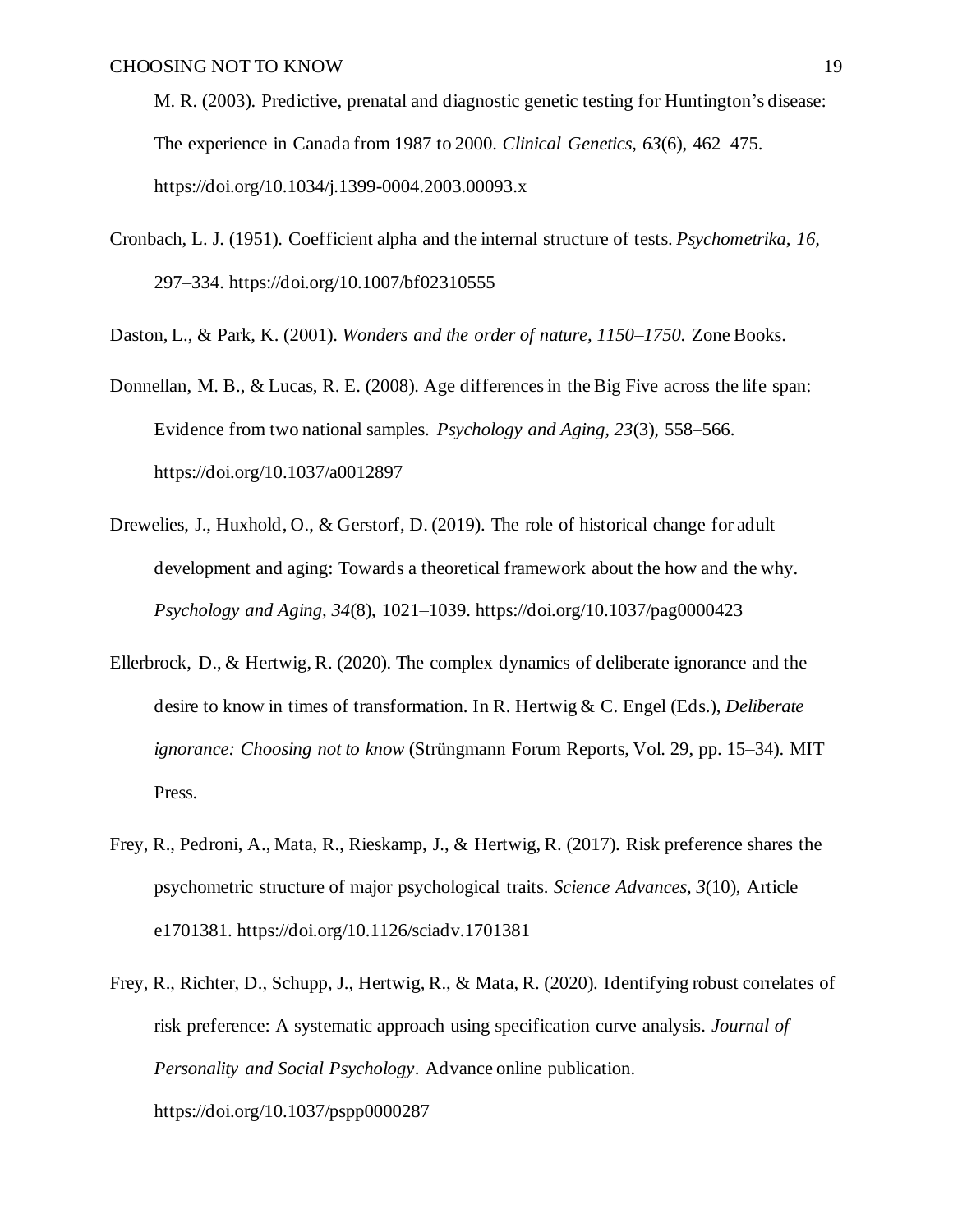- Gigerenzer, G., & Garcia-Retamero, R. (2017). Cassandra's regret: The psychology of not wanting to know. *Psychological Review*,  $124(2)$ , 179–196. https://doi.org/10.1037/rev0000055
- Gilbert, D. (2009, May 20). *What you don't know makes you nervous*. The New York Times. https://opinionator.blogs.nytimes.com/2009/05/20/what-you-dont-know-makes-younervous/
- Golman, R., Hagman, D., & Loewenstein, G. (2017). Information avoidance. *Journal of Economic Literature, 55*(1), 96–135. https://doi.org/10.1257/jel.20151245
- Grady, D. (2020, March 10). *Haunted by a gene*. The New York Times. https://www.nytimes.com/2020/03/10/health/huntingtons-disease-wexler.html
- Gross, M., & McGoey, L. (Eds.). (2015). *Routledge international handbook of ignorance studies*. Taylor and Francis.
- Hage, V., & Thimm, K. (2010, August 20). "The Nobel Prize doesn't inhibit me in my writing." *Der Spiegel.* https://www.spiegel.de/international/zeitgeist/spiegel-interview-with-guentergrass-the-nobel-prize-doesn-t-inhibit-me-in-my-writing-a-712715.html
- Halder, S., Roy, A., & Chakraborty, P. K. (2017). The influence of personality traits on information seeking behaviour of students. *Malaysian Journal of Library & Information Science, 15*(1), 41‒53. https://mjlis.um.edu.my/article/view/6721
- Hertwig, R., & Engel, C. (2016). Homo ignorans: Deliberately choosing not to know. *Perspectives on Psychological Science, 11*, 359‒372. https://doi.org/10.1177/1745691616635594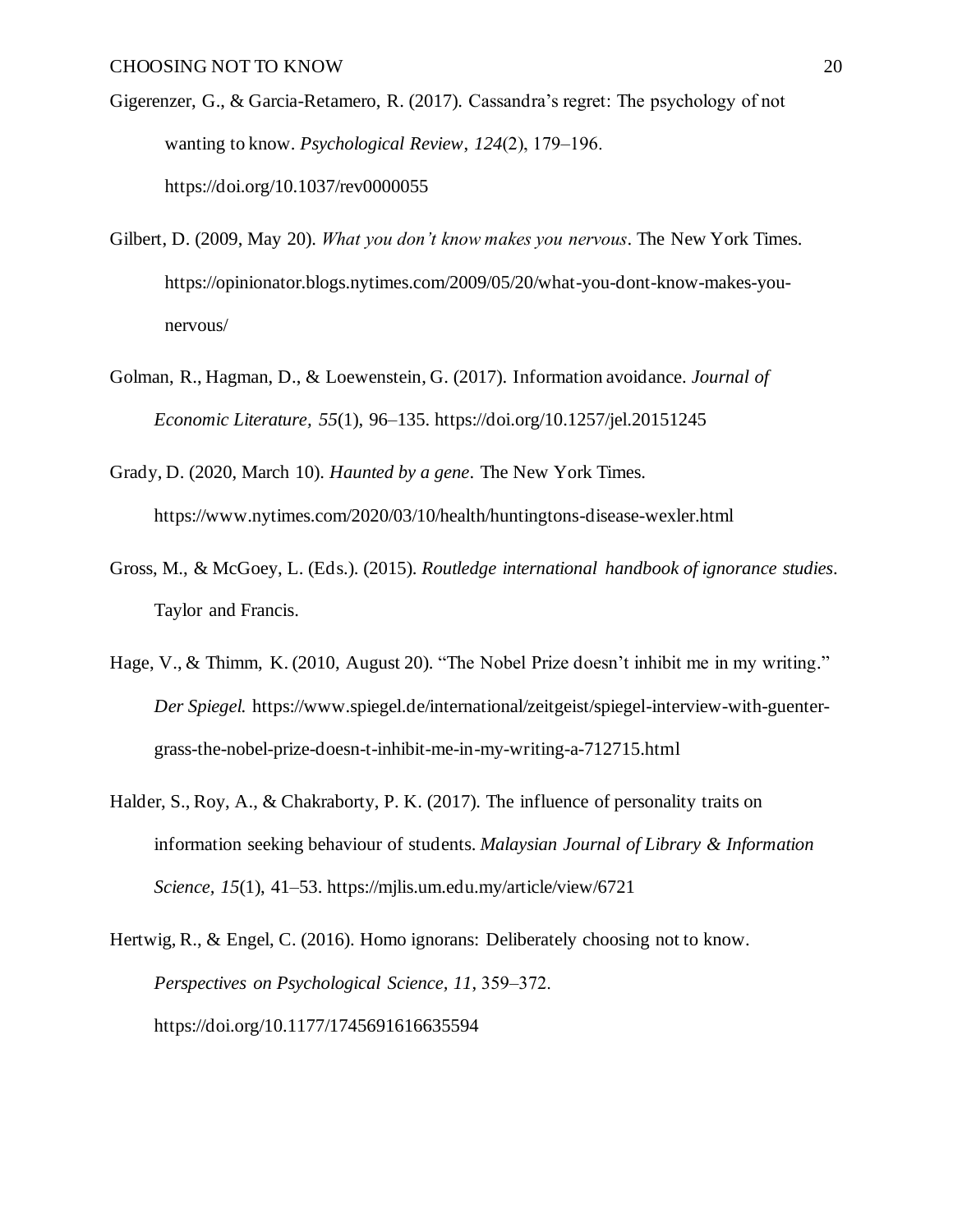- Hertwig, R., & Engel, C. (Eds.). (2020). *Deliberate ignorance: Choosing not to know.* (Strüngmann Forum Reports, Vol. 29). MIT Press.
- Josef, A. K., Richter, D., Samanez-Larkin, G. R., Wagner, G. G., Hertwig, R., & Mata, R. (2016). Stability and change in risk-taking propensity across the adult lifespan. *Journal of Personality and Social Psychology, 111*(3), 430–450. https://doi.org/10.1037/pspp0000090
- Lagoe, C., & Atkin, D. (2015). Health anxiety in the digital age: An exploration of psychological determinants of online health information seeking. *Computers in Human Behavior*, *52*, 484–491. https://doi.org/10.1016/j.chb.2015.06.003
- Lindenberger, U. (2014). Human cognitive aging: Corriger la fortune? *Science*, *346(*6209), 572– 578. https://doi.org/10.1126/science.1254403
- Maslow, A. H. (1963). The need to know and the fear of knowing. *The Journal of General Psychology, 68*(1), 111–125. https://doi.org/10.1080/00221309.1963.9920516
- Mather, M., & Carstensen, L. L. (2003). Aging and attentional biases for emotional faces. *Psychological Science, 14*(5), 409–415. https://doi.org/10.1111/1467-9280.01455
- Mather, M., & Carstensen, L. L. (2005). Aging and motivated cognition: The positivity effect in attention and memory. *Trends in Cognitive Sciences, 9*(10), 496–502. https://doi.org/10.1016/j.tics.2005.08.005
- McCloud, R. F., Jung, M., Gray, S. W., & Viswanath, K. (2013). Class, race and ethnicity and information avoidance among cancer survivors. *British Journal of Cancer, 108*(10), 1949– 1956. https://doi.org/10.1038/bjc.2013.182
- McCrae, R. R., & Costa, P. T. (2003). *Personality in adulthood: A five-factor theory perspective*  (2nd ed.). Guilford Press. https://doi.org/10.4324/9780203428412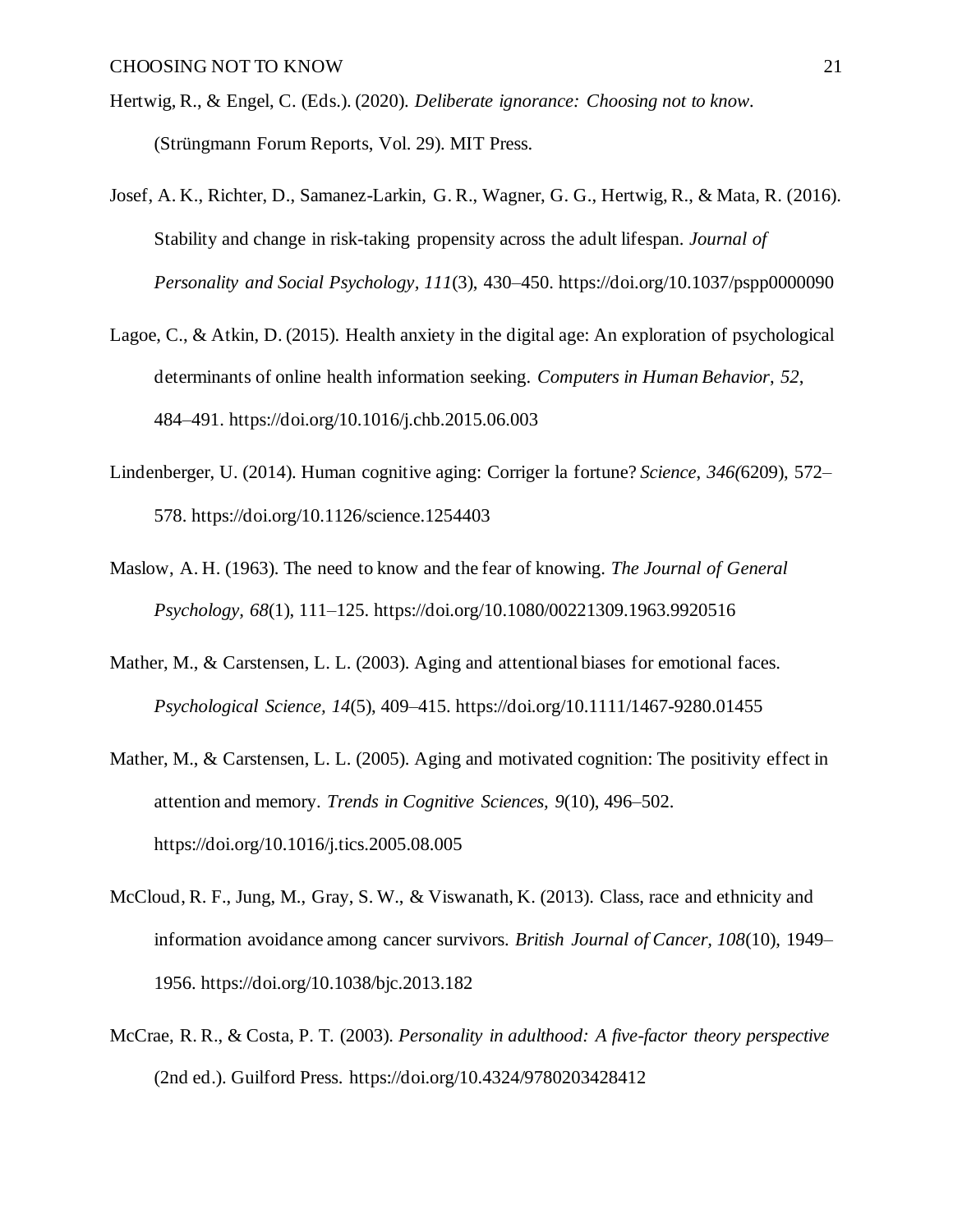- Mishkin, B. (2016, April 4). *Oneone1Profile: Geneticist Dr. Nancy Wexler leads the fight against a dreaded disease she's at risk of developing*. Time Warner Cable News NY1. https://www.ny1.com/nyc/all-boroughs/one-on-1/2016/04/4/one-on-1-profile--geneticist-dr- -nancy-wexler-leads-the-fight-against-one-of-the-world-s-most-dreaded-hereditary-diseases
- Rahlf, T. (Ed.). (2015*). Deutschland in Daten. Zeitreihen zur Historischen Statistik* [Germany in data: Historical statistics from time series data]*.* Bundeszentrale für politische Bildung. http://www.bpb.de/shop/buecher/zeitbilder/211002/deutschland-in-daten
- Reed, A. E., & Carstensen, L. L. (2012). The theory behind the age-related positivity effect. *Frontiers in Psychology, 3*, Article 339. https://doi.org/10.3389/fpsyg.2012.00339
- Reed, A. E., Chan, L., & Mikels, J. A. (2014). Meta-analysis of the age-related positivity effect: Age differences in preferences for positive over negative information. *Psychology and Aging, 29*(1), 1–15. https://doi.org/10.1037/a0035194
- Roberts, B. W., & Mroczek, D. (2008). Personality trait change in adulthood. *Current Directions in Psychological Science, 17*(1), 31–35. https://doi.org/10.1111/j.1467-8721.2008.00543.x
- Roberts, B. W., Walton, K. E., & Viechtbauer, W. (2006). Patterns of mean-level change in personality traits across the life course: A meta-analysis of longitudinal studies. *Psychological Bulletin, 132*(1), 1–25. https://doi.org/10.1037/0033-2909.132.1.1
- Ross, W. D. (Ed.). (1924). *Aristotle's metaphysics*. Clarendon Press.
- Schelling, T. C. (1956). An essay on bargaining. *The American Economic Review, 46*(3), 281– 306.
- Silvia, P. J. (2008). Interest: The curious emotion. *Current Directions in Psychological Science, 17*(1), 57–60. https://doi.org/10.1111/j.1467-8721.2008.00548.x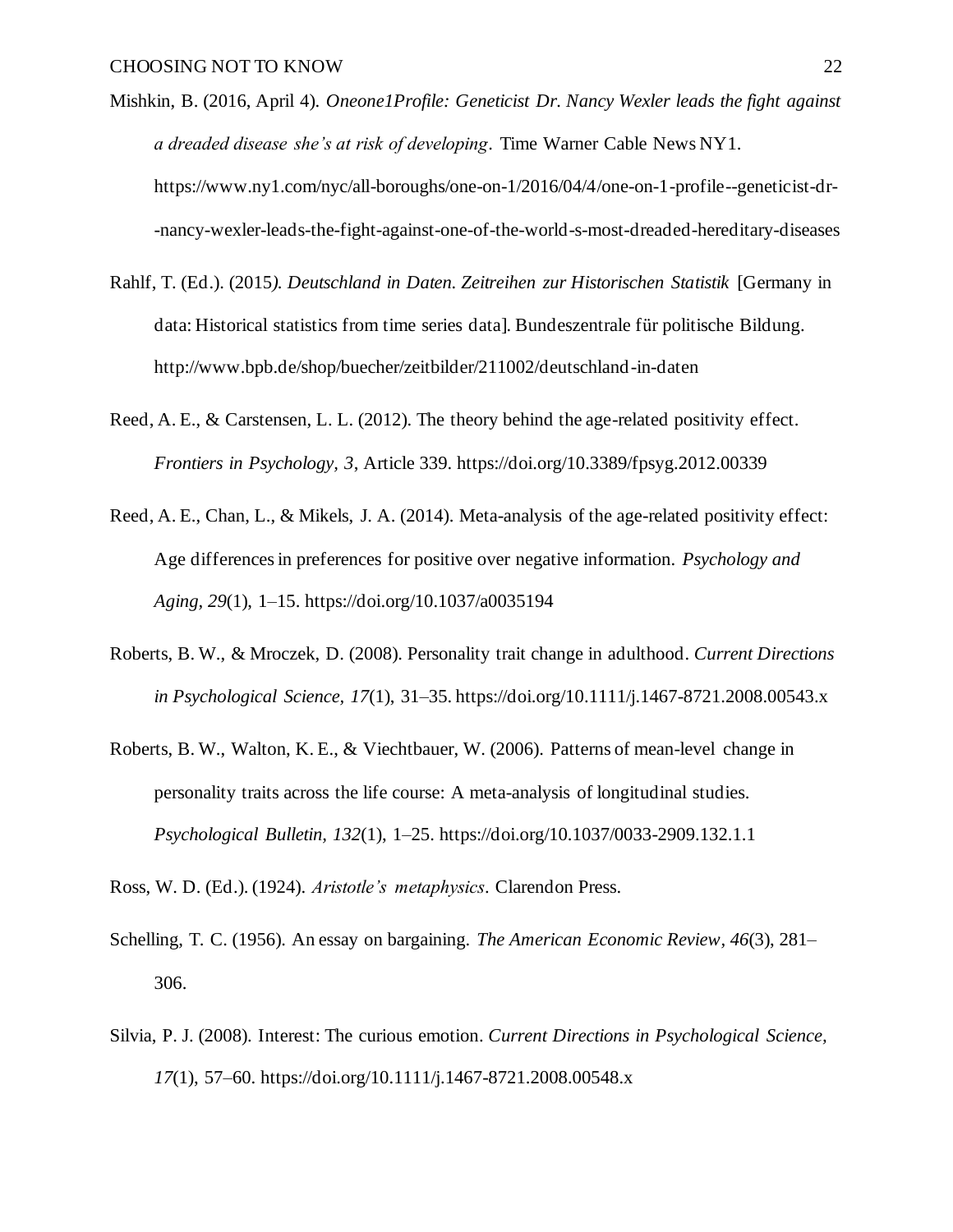- Specht, J., Egloff, B., & Schmukle, S. C. (2011). Stability and change of personality across the life course: The impact of age and major life events on mean-level and rank-order stability of the Big Five. *Journal of Personality and Social Psychology*, *101*(4), 862–882. https://doi.org/10.1037/a0024950
- Stawski, R. S., Almeida, D. M., Sliwinski, M. J., & Smyth, J. M. (2008). Reported exposure and emotional reactivity to daily stressors: The roles of adult age and global perceived stress. *Psychology and Aging, 23*(1), 52–61. https://doi.org/10.1037/0882-7974.23.1.52
- Stigler, G. J. (1961). The economics of information. *The Journal of Political Economy, 69*(3), 213–225. https://doi.org/10.1086/258464
- Thompson, S. K. (2006). Targeted random walk designs. *Survey Methodology, 32*(1), 11–24.
- Yaniv, I., Benador, D., & Sagi, M. (2004). On not wanting to know and not wanting to inform others: Choices regarding predictive genetic testing. *Risk, Decision and Policy, 9*(4), 317– 336. https://doi.org/10.1080/14664530490896573
- Zeelenberg, M. (1999). Anticipated regret, expected feedback and behavioral decision making. *Journal of Behavioral Decision Making, 12*(2), 93–106. https://doi.org/10.1002/(SICI)1099-0771(199906)12:2<93::AID-BDM311>3.0.CO;2-S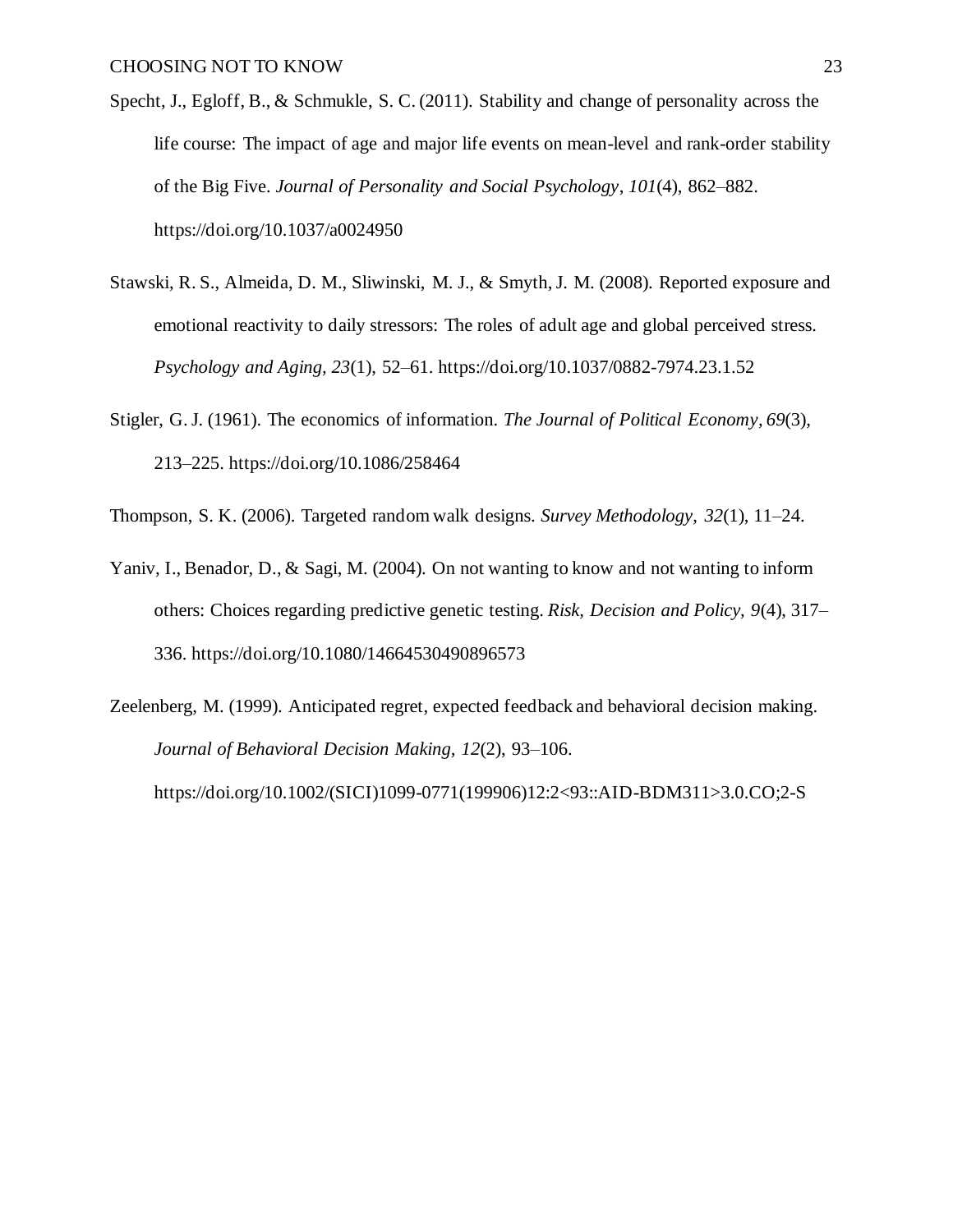### **Figure 1**

*Average Differences in 'Prefer Not To Know' Responses as a Function of Chronological Age, Separately for all 13 Scenarios (Filled Dots) and Averaged Across all Scenarios (Open Squares and Solid Line).* 



*Note.* Chronological age was split into seven bins. Differences are shown relative to the responses of the youngest age group (21–30 years); the age group 14–20 years was removed from the analysis (see text). The full text of the scenarios is provided in the Online Supplement.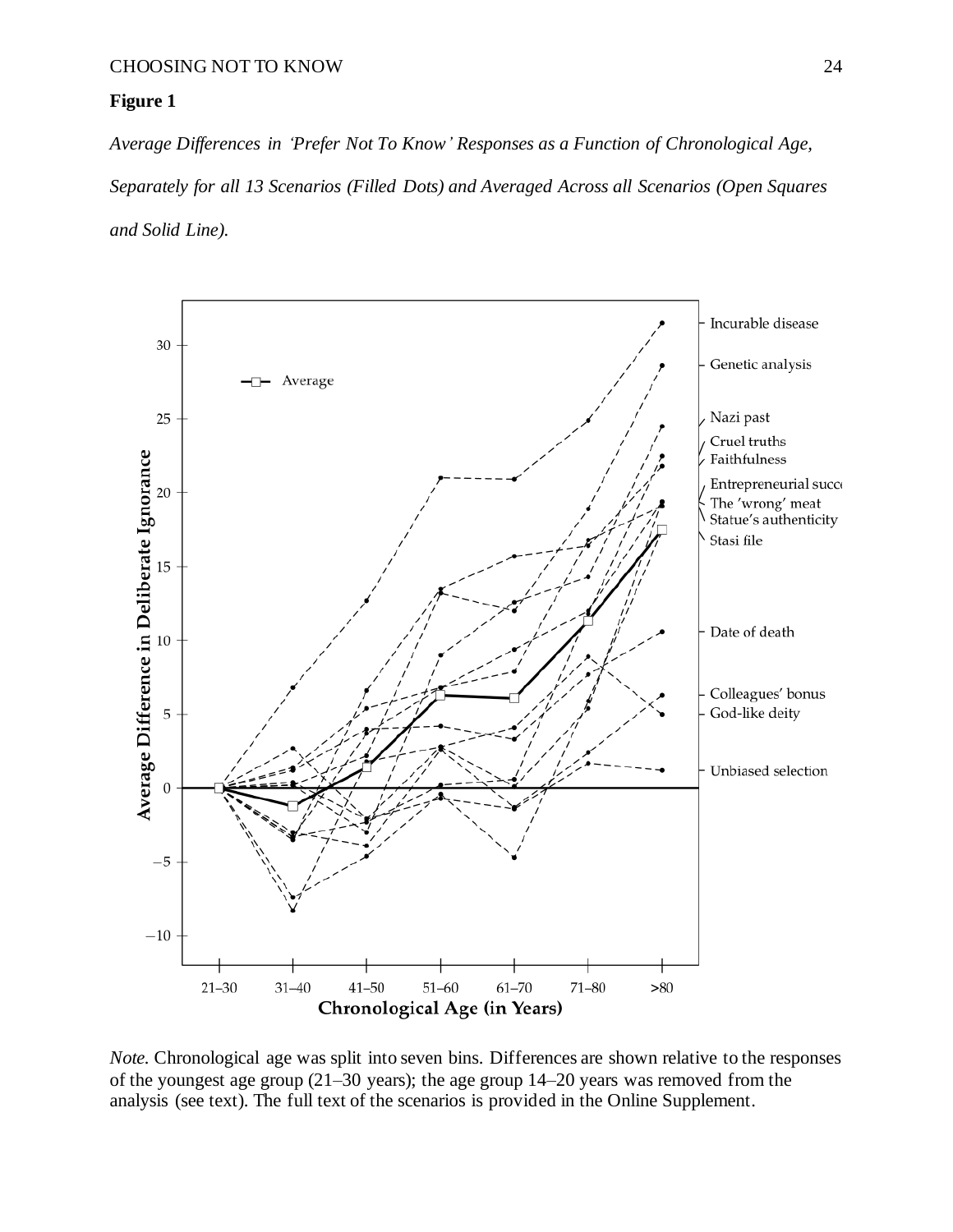### **Table 1**

### *The 13 Deliberate Ignorance Scenarios*

| Scenario                    | Topic                                                                      | Prefer not to know |        |  |
|-----------------------------|----------------------------------------------------------------------------|--------------------|--------|--|
|                             |                                                                            | Male               | Female |  |
| 1. Date of death            | Knowledge of one's exact date of death.                                    | 88.9%              | 91.1%  |  |
| 2. Unbiased selection       | Knowledge of a job applicant's gender and appearance                       | 69.6%              | 74.2%  |  |
| 3. Faithfulness             | Knowledge about the past faithfulness of one's future spouse               | 60.0%              | 51.2%  |  |
| 4. God-like deity           | Knowledge about the existence of a god-like deity                          | 53.3%              | 54.8%  |  |
| 5. Nazi past                | Knowledge of a deceased relative's potential Nazi past                     | 52.0%              | 55.3%  |  |
| 6. Incurable disease        | Knowledge of a potential genetic mutation linked with an incurable disease | 53.4%              | 53.0%  |  |
| 7. Colleagues' bonus        | Knowledge of colleagues' bonus payments                                    | 47.7%              | 54.2%  |  |
| 8. The 'wrong' meat         | Knowledge of having potentially eaten horsemeat (instead of beef)          | 48.2%              | 49.0%  |  |
| 9. Cruel truths             | Knowledge about the treatment of a persecuted ethnic minority in a brutal  |                    |        |  |
|                             | dictatorship                                                               | 38.9%              | 47.8%  |  |
| 10. Genetic analysis        | Knowledge of one's genetic predisposition for various diseases             | 41.1%              | 41.9%  |  |
| 11. Stasi file              | Knowledge of whether one's friends or family worked as informants          | 35.7%              | 41.2%  |  |
| 12. Entrepreneurial success | Knowledge about the probability of succeeding in a new business            | 35.9%              | 36.6%  |  |
| 13. Statue's authenticity   | Knowledge of the authenticity of a recently purchased antique statue       | 21.7%              | 20.9%  |  |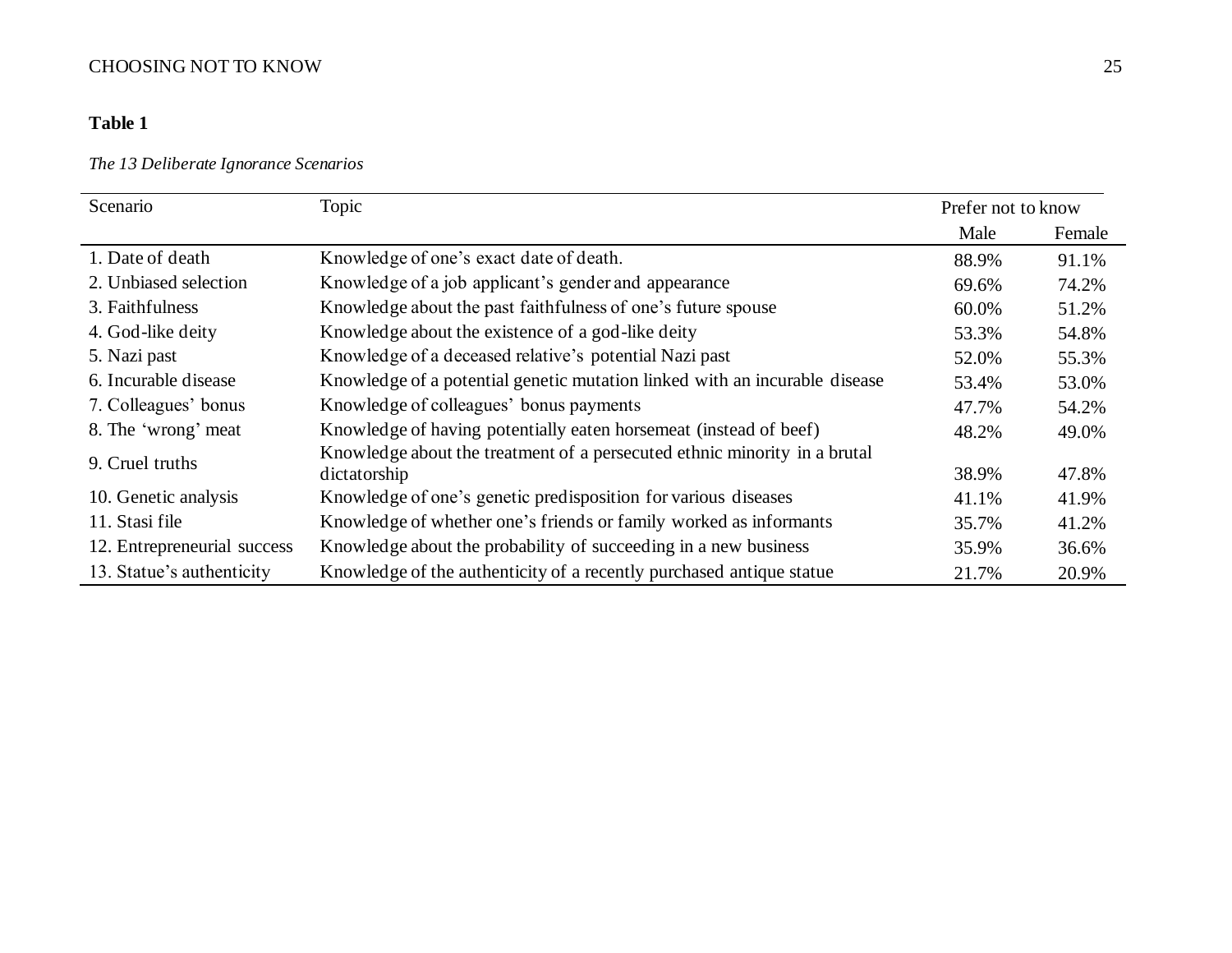### **Table 2**

|                                   | M    | SD    |           | 2           | 3        | $\overline{4}$  | 5        | h |
|-----------------------------------|------|-------|-----------|-------------|----------|-----------------|----------|---|
| 1. DI score                       | 50.9 | 22.94 |           |             |          |                 |          |   |
| $2. \text{Age}$                   | 54.4 | 18.25 | $.21***$  |             |          |                 |          |   |
| 3. Openness to<br>experience      | 4.6  | 1.19  | $-.13***$ | $-10^{***}$ |          |                 |          |   |
| 4. Neuroticism                    | 3.7  | 1.15  | $.06***$  | .01         | $-.02$   |                 |          |   |
| 5. Risk preference                | 5.5  | 2.40  | $-10***$  | $-.24***$   | $29***$  | $-16***$        |          |   |
| 6. Education                      | 3.6  | 1.64  | $-.15***$ | $-.29***$   | $.25***$ | $-.07***$       | $.19***$ |   |
| 7. Net monthly                    | 13.9 | 9.39  | $-.10***$ | $.09***$    |          | $15*** - 16***$ | $19***$  |   |
| income (in $100 \hat{\epsilon}$ ) |      |       |           |             |          |                 |          |   |

*Descriptive Statistics for and Intercorrelation Matrix of Predictors, Demographic Variables, and Criterion (Individuals' DI Score)* 

*Note*. Pearson correlations;  $1847 < N < 1910$ ; \*\*  $p < .01$ ; \*\*\*  $p < .001$ ; two-tailed.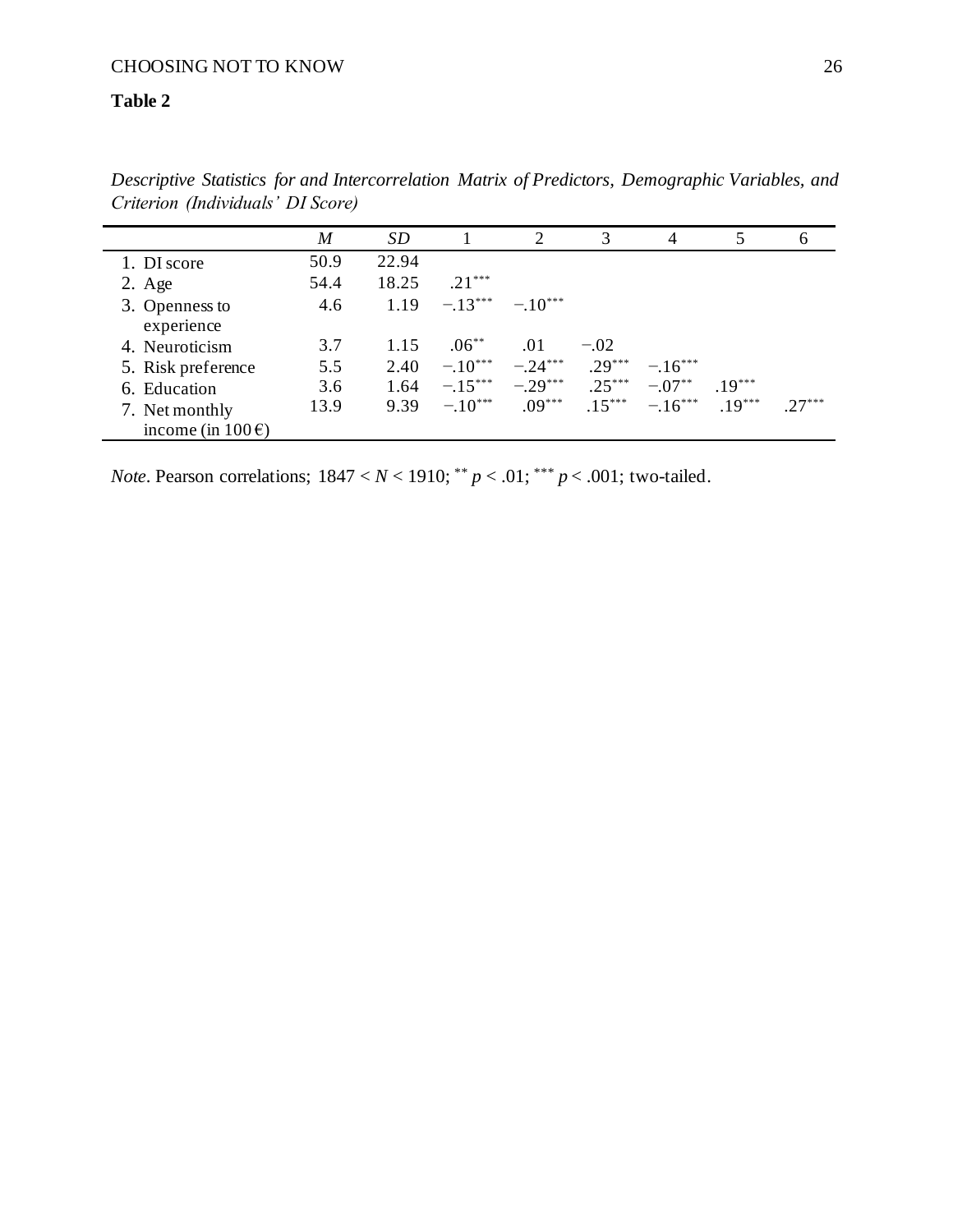### **Table 3**

*Results for Linear Regression Models With Inclusion of Independent Variables Possibly Accounting for Individuals' DI Scores*

|                                   | Unstandardized   |      | Lower $(B)$ |         | Upper $(B)$ |         | Stand.  |
|-----------------------------------|------------------|------|-------------|---------|-------------|---------|---------|
| Model and predictors              | $\boldsymbol{B}$ | SE   | 99% CI      | 95% CI  | 95% CI      | 99% CI  | β       |
| Model 1: Age                      |                  |      |             |         |             |         |         |
| Constant                          | 35.83            | 1.63 | 31.61       | 32.62   | 39.03       | 40.04   |         |
| Age                               | 0.28             | 0.03 | 0.20        | 0.22    | 0.33        | 0.35    | 0.22    |
| Model 2: Age + personality + risk |                  |      |             |         |             |         |         |
| Constant                          | 42.81            | 3.46 | 33.88       | 36.02   | 49.60       | 51.73   |         |
| Age                               | 0.26             | 0.03 | 0.19        | 0.20    | 0.32        | 0.34    | 0.21    |
| Openness to<br>experience         | $-2.05$          | 0.45 | $-3.22$     | $-2.94$ | $-1.16$     | $-0.87$ | $-0.11$ |
| Neuroticism                       | 1.03             | 0.45 | $-0.13$     | 0.15    | 1.92        | 2.20    | 0.05    |
| Risk preference                   | $-0.09$          | 0.23 | $-0.69$     | $-0.55$ | 0.37        | 0.51    | $-0.01$ |

*Note:* DI score: Percentage of answered items for each respondent. Table shows unstandardized and standardized coefficients and upper and lower limits of the 95% confidence interval (CI) and the 99% CI. Model fit results: Model 1:  $R^2 = .048$ ;  $F(1, 1843) = 93.73$ ,  $p < .001$ . Model 2:  $\Delta R^2 = .015$ ;  $F(3, 1840) = 9.80, p < .001$ .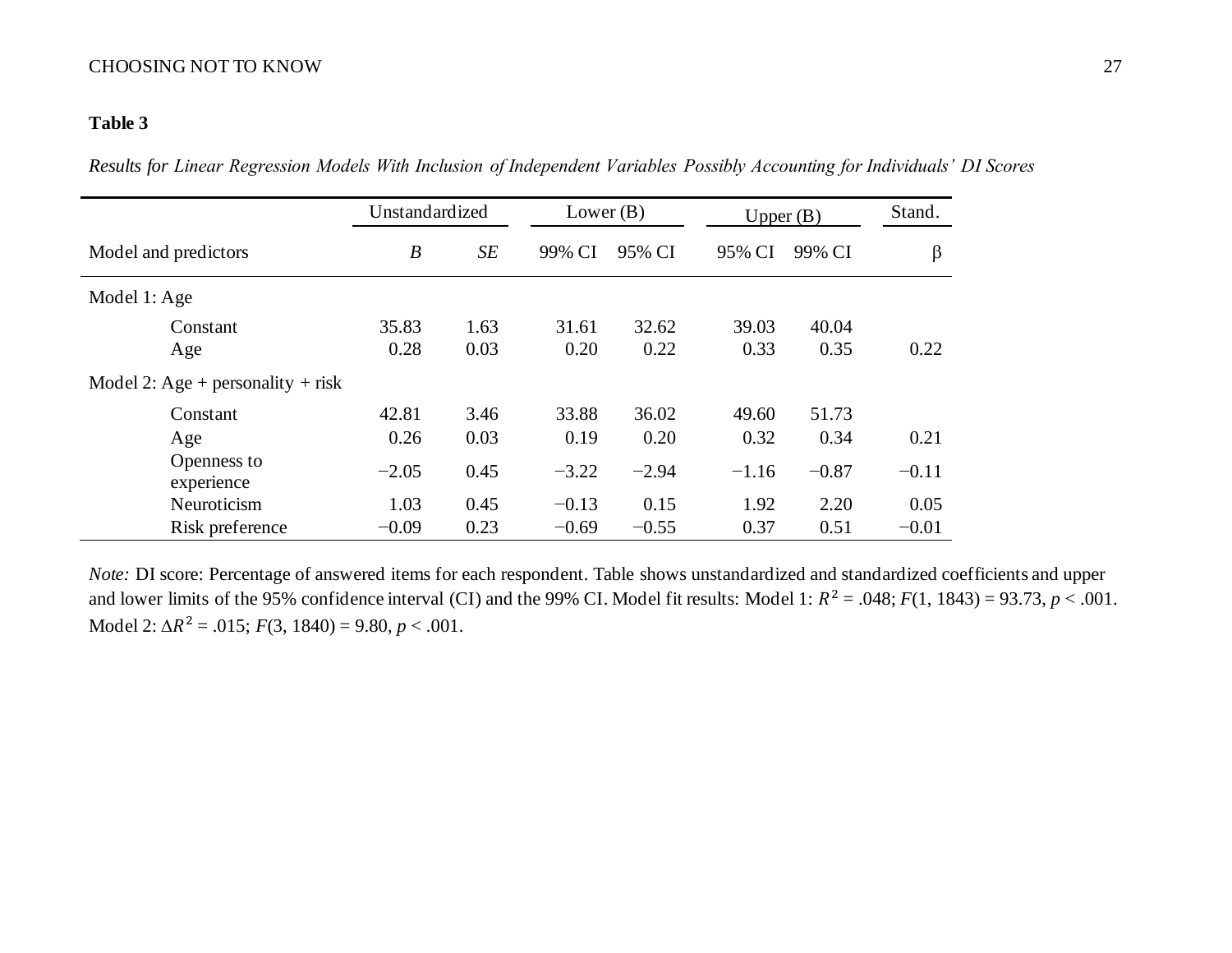### **Online Supplement**

### **The 13 Scenarios Employed**

1. Date of death

Suppose you could find out the precise date of your death. Would you want to know or would you prefer not to know?

2. Unbiased selection

Suppose you are a member of a renowned classical orchestra that is searching for a new musician. The auditioning musicians play behind a screen. In the final round, the choice boils down to two candidates, who are asked to play again. Before making your decision, you could have the screen removed to reveal both the gender and the appearance of the applicants.

Would you want to know or would you prefer not to know?

3. Faithfulness

Suppose you are going to get married tomorrow. You happen to overhear a conversation about your future spouse. It's all about their previous relationships and how faithful they were in those relationships.

Would you want to know or would you prefer not to know?

4. God-like deity

Suppose science will soon be able to determine conclusively whether a god-like entity does or does not exist.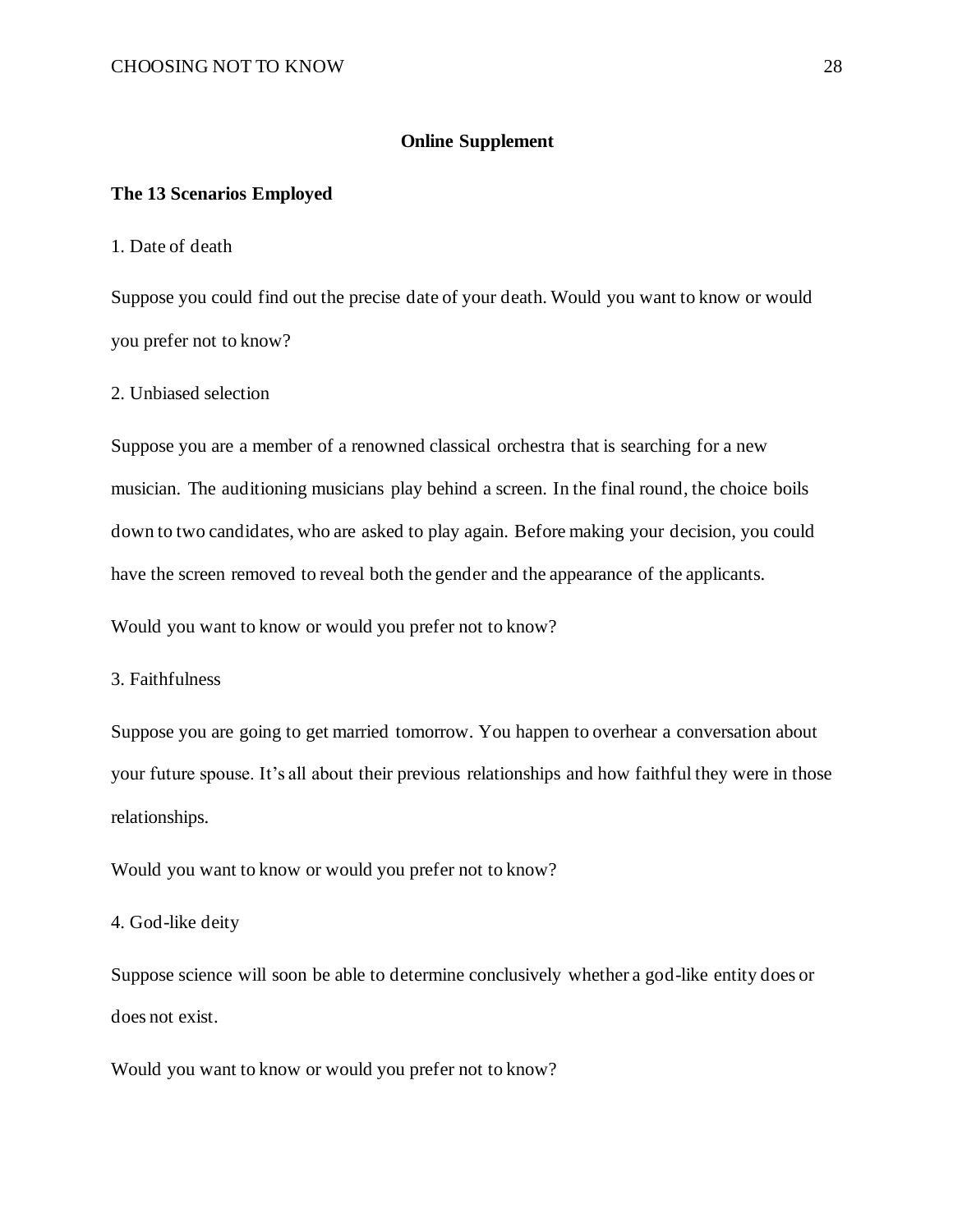#### 5. Nazi past

Suppose a close relative of yours has recently died. He grew up during the Nazi era but never spoke about that time or his experiences. By consulting his personal papers, such as his diaries, you could find out whether he was a member of a Nazi organization.

Would you want to know or would you prefer not to know?

### 6. Incurable disease

Some genetic disorders are currently incurable and reduce life expectancy. Symptoms typically occur between the ages of 35 and 45. Suppose you are in your early 30s and have the opportunity to take a genetic test to find out whether you carry a genetic mutation for an incurable disease.

Would you want to know or would you prefer not to know?

### 7. Colleagues' bonus

Suppose you work in a harmonious and productive team. At the end of the year, each team member receives a bonus. However, some members of the team get a larger bonus than others. The reason is that the management bases the size of the bonus on how important they consider each team member's contribution to the overall outcome to be. The management offers to disclose the actual amounts paid out.

Would you want to know or would you prefer not to know?

### 8. The 'wrong' meat

The horsemeat scandal of 2013 affected the whole of Europe. Millions of meat products were recalled because horsemeat had been falsely declared as beef. Suppose you regularly eat beef products and could find out whether you had bought and eaten horsemeat instead of beef.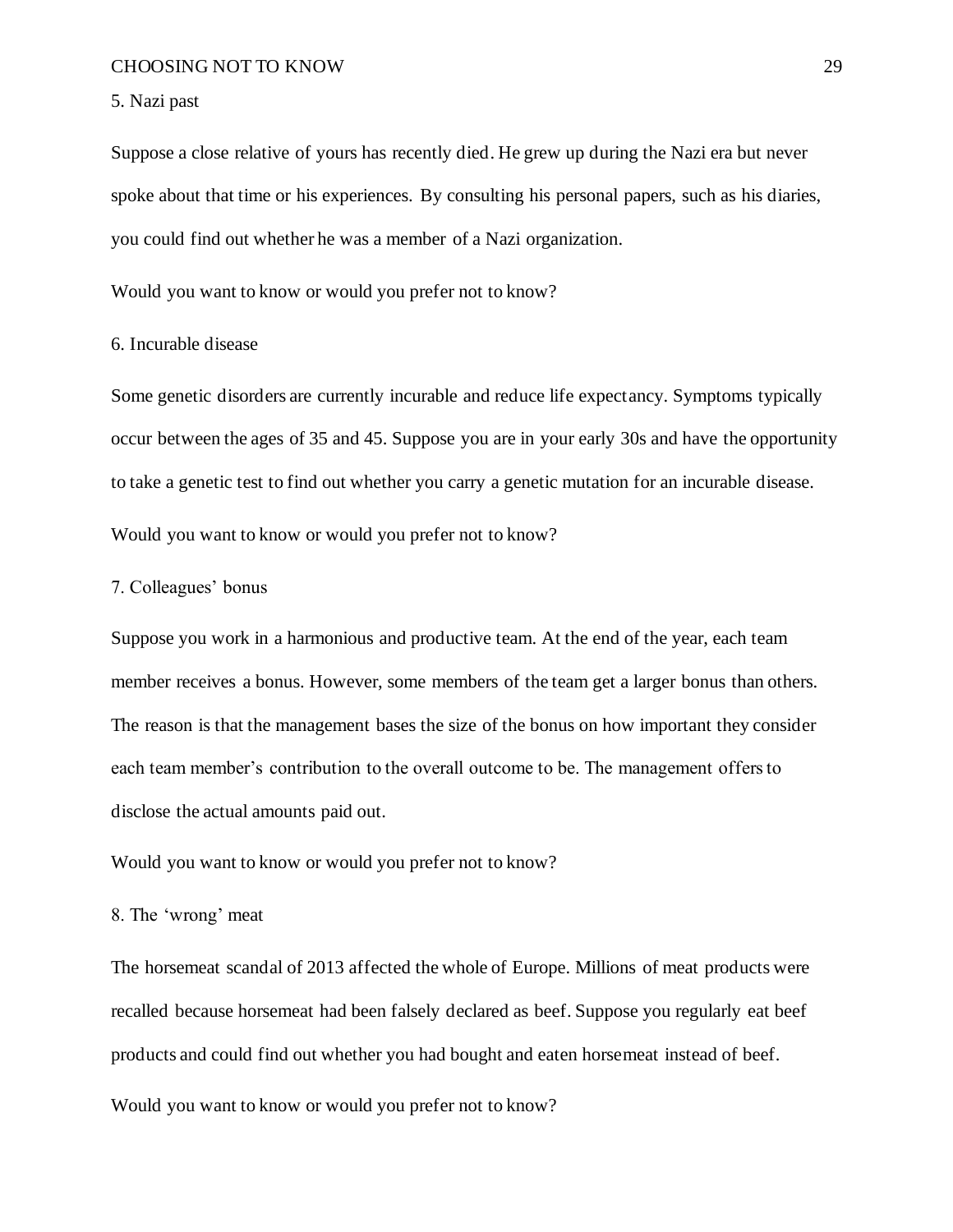### 9. Cruel truths<sup>2</sup>

Suppose you live under a brutal dictatorship. Your uncle is a high-ranking member of the regime. He tells you that he knows what happens to members of a persecuted ethnic minority.

Would you want to know or would you prefer not to know?

10. Genetic analysis

Genetic testing can determine an individual's risk of developing coronary heart disease, Parkinson's disease, rheumatoid arthritis, certain types of cancer, and type 2 diabetes. Suppose you had the possibility to be tested free of charge to find out your personal risk of future disease.

Would you want to know or would you prefer not to know?

11. Stasi file

Suppose you had lived in East Germany as an adult. By consulting your Stasi file, you would be able to find out whether close friends or family members worked as Stasi informants and spied on you.

Would you want to know or would you prefer not to know?

12. Entrepreneurial success

Suppose you want to open your own restaurant; something you have always dreamt of. You could find out how many newly opened restaurants on average go out of business within a year.

<sup>&</sup>lt;sup>2</sup> In addition to challenging emotions (e.g., guilt, responsibility), this scenario also invokes a strategic dimension of deliberate ignorance, namely, that of eschewing responsibility (Hertwig & Engel, 2016).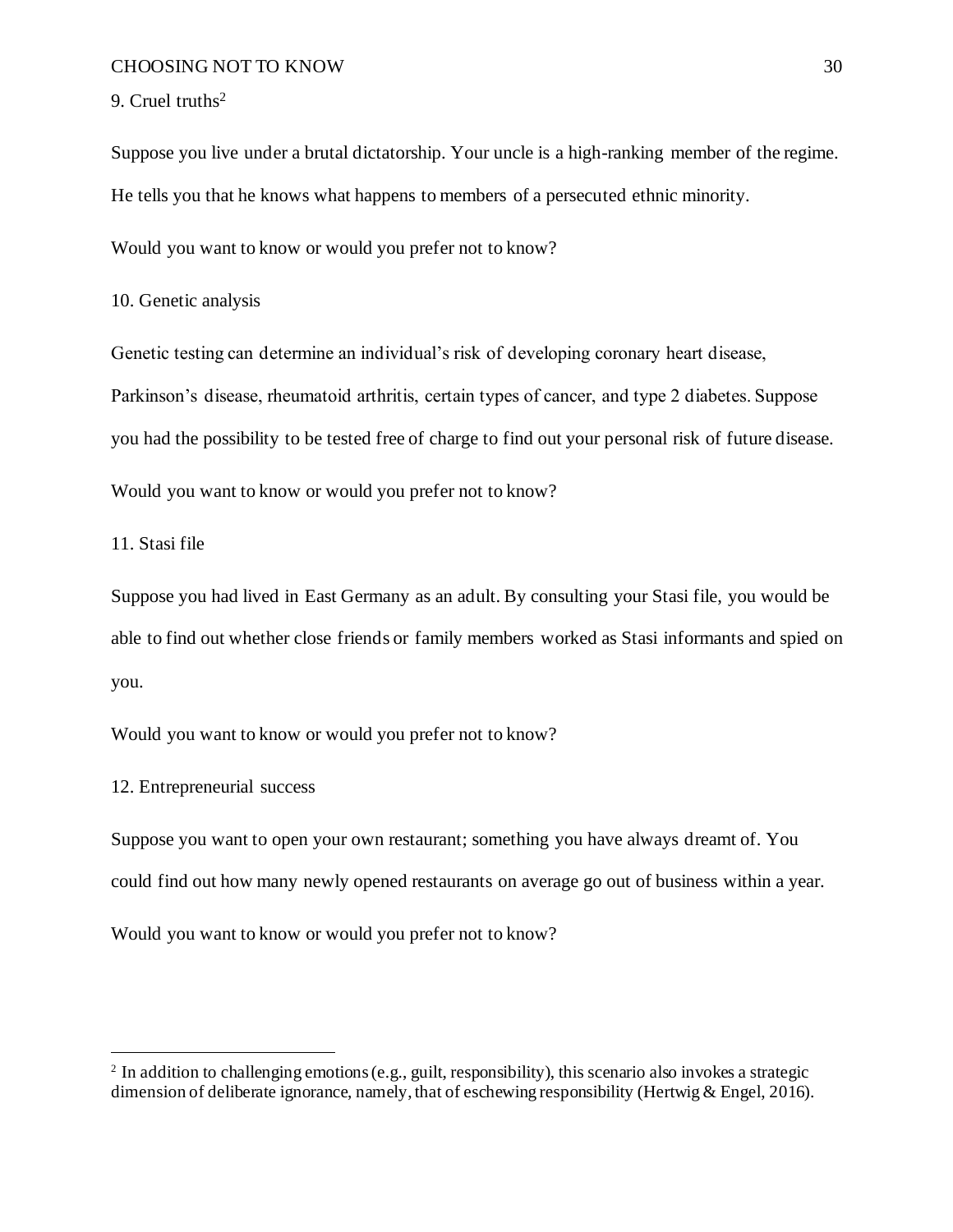13. Statue's authenticity

Suppose you are interested in art and have bought an expensive antique statue. Its authenticity was confirmed when you bought it. A friend of yours is a respected expert on ancient art. She offers to examine the statue to determine whether it is truly authentic or not.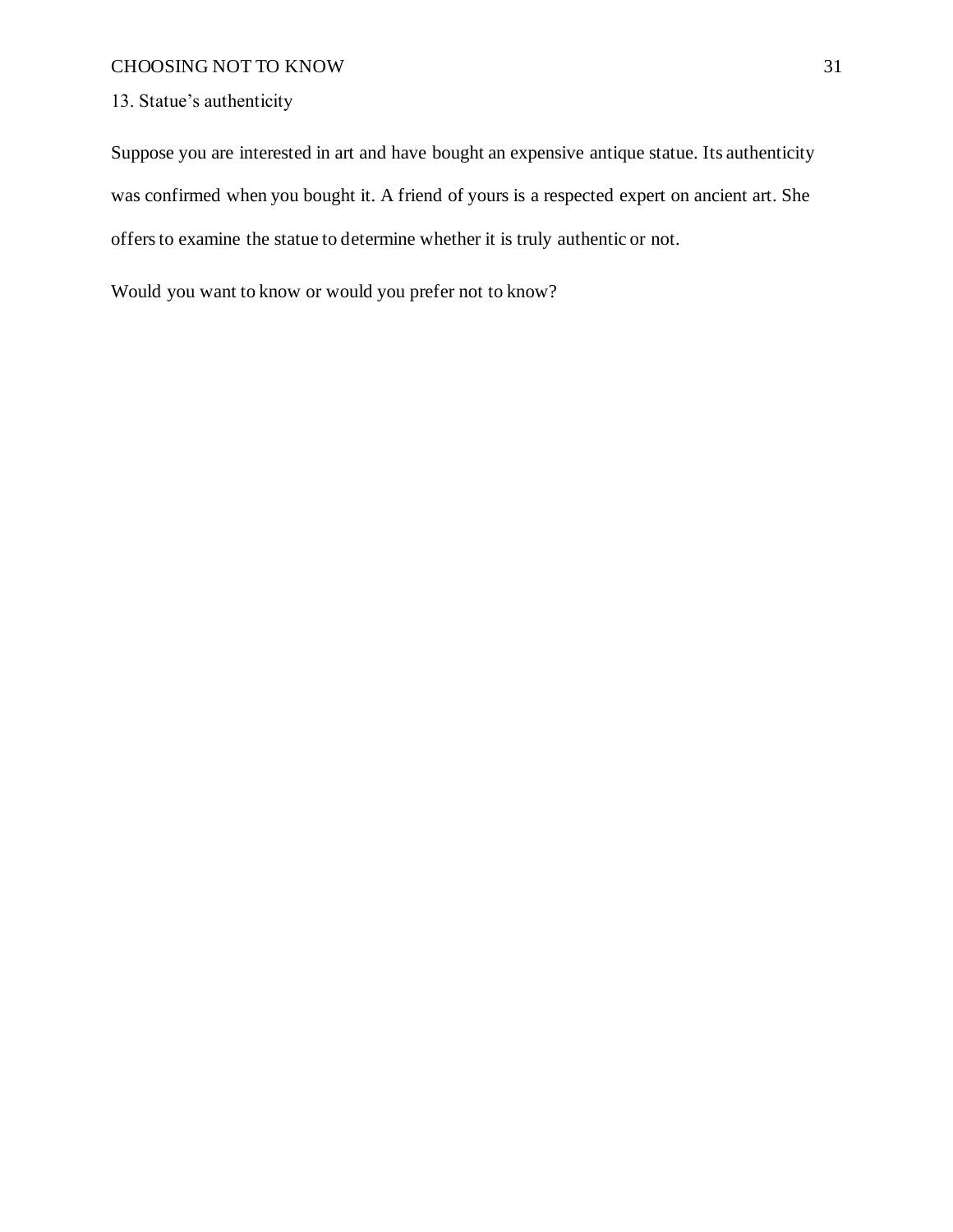### **Table S1**

### *Demographic Characteristics of the Sample*

|                        |                      | Sample   |         | Population <sup>a</sup> |
|------------------------|----------------------|----------|---------|-------------------------|
| Variable               |                      | $\cal N$ | % Total | % Total                 |
| Total                  |                      | 2,005    | 100.0   |                         |
| Gender                 |                      |          |         |                         |
|                        | Male                 | 986      | 49.2    | 49.0                    |
|                        | Female               | 1,019    | 50.8    | 51.0                    |
| Age (in years) $\rm^b$ |                      |          |         |                         |
|                        | $14 - 20$            | 95       | 4.7     | 8.1                     |
|                        | $21 - 30$            | 261      | 13.0    | 14.0                    |
|                        | $31 - 40$            | 236      | 11.8    | 13.9                    |
|                        | $41 - 50$            | 296      | 14.8    | 16.6                    |
|                        | $51 - 60$            | 339      | 16.9    | 17.6                    |
|                        | $61 - 70$            | 338      | 16.9    | 12.6                    |
|                        | $71 - 80$            | 318      | 15.9    | 11.5                    |
|                        | >80                  | 122      | 6.1     | 5.6                     |
| <b>Marital Status</b>  |                      |          |         |                         |
|                        | Single               | 519      | 25.9    | 33.4                    |
|                        | Married <sup>c</sup> | 1,028    | 51.3    | 50.2                    |
|                        | Widowed              | 233      | 11.6    | 7.9                     |
|                        | Divorced             | 214      | 10.7    | 8.6                     |
|                        | Missing              | 11       | 0.5     | 0.0                     |
| Education <sup>d</sup> |                      |          |         |                         |
|                        | Low level            | 644      | 33.0    | 38.7                    |
|                        | Medium level         | 801      | 41.0    | 30.7                    |
|                        | High level           | 508      | 26.0    | 30.6                    |
| Income <sup>e</sup>    |                      |          |         |                         |
|                        | $0 - 499$            | 266      | 13.3    |                         |
|                        | 500-999              | 433      | 21.6    |                         |
|                        | 1,000-1,499          | 477      | 23.8    |                         |
|                        | 1,500-1,999          | 849      | 18.6    |                         |
|                        | 2,000-2,999          | 324      | 16.2    |                         |
|                        | $>=3,000$            | 133      | 6.6     |                         |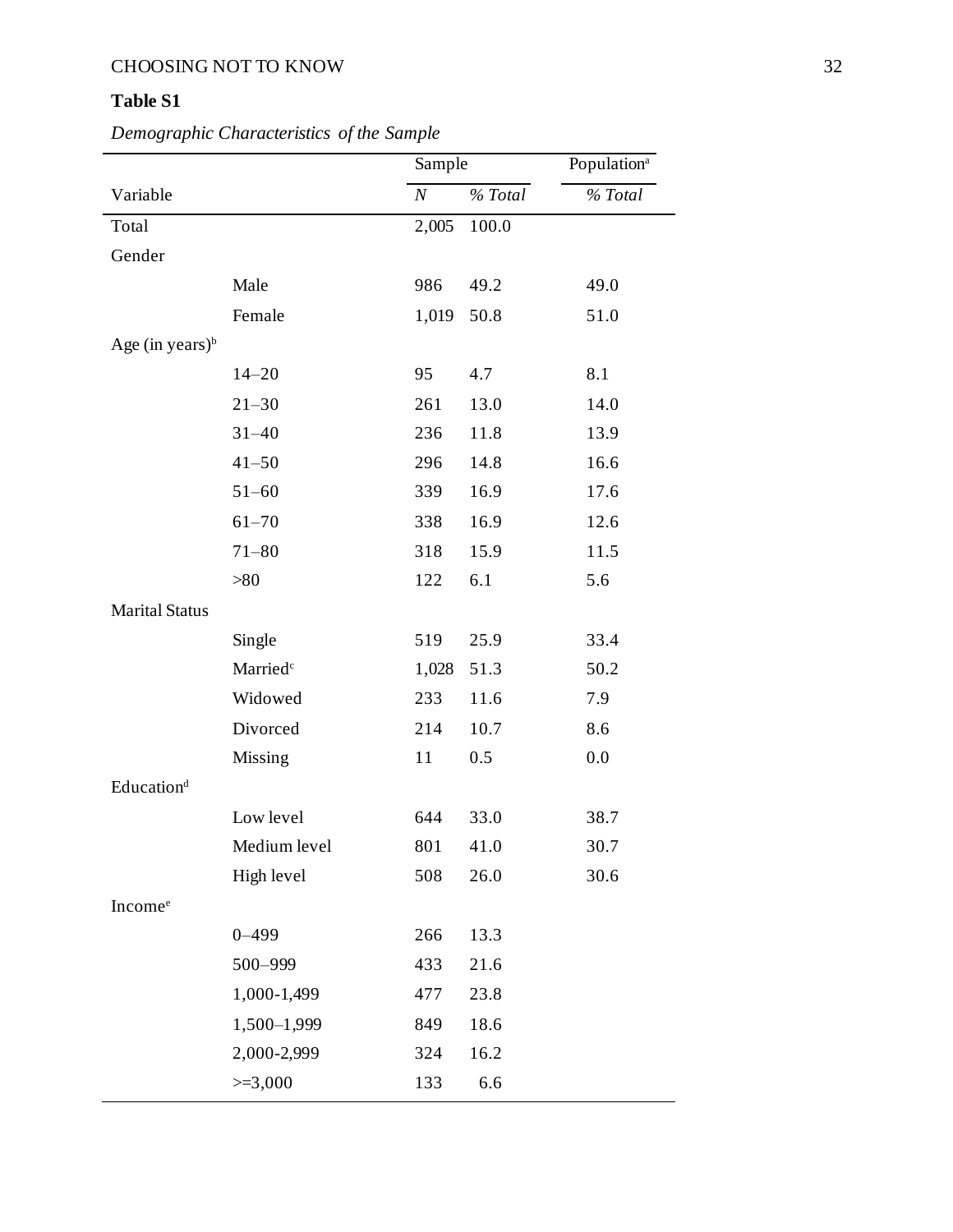*Note.* <sup>a</sup>Based on the population projection (based on the 2015 German Microcensus) for gender, age, and marital status and education <sup>b</sup> The age group 14–20 years was removed from all statistical analyses due to the combination of a relatively small sample size and high developmental heterogeneity in this group encompassing adolescence and young adulthood. CIncluding cohabitation. <sup>d</sup> For nonstudents only; low: e.g., left school without qualifications, left school after 9–10 years; medium: e.g., qualified to study at college/university of applied sciences; high: e.g., completed upper secondary education, graduated from college or university. *Personal monthly net income in EUR: for the purpose of statistical analyses,* monthly income was coded in 19 intervals; intervals were represented by their lower limits.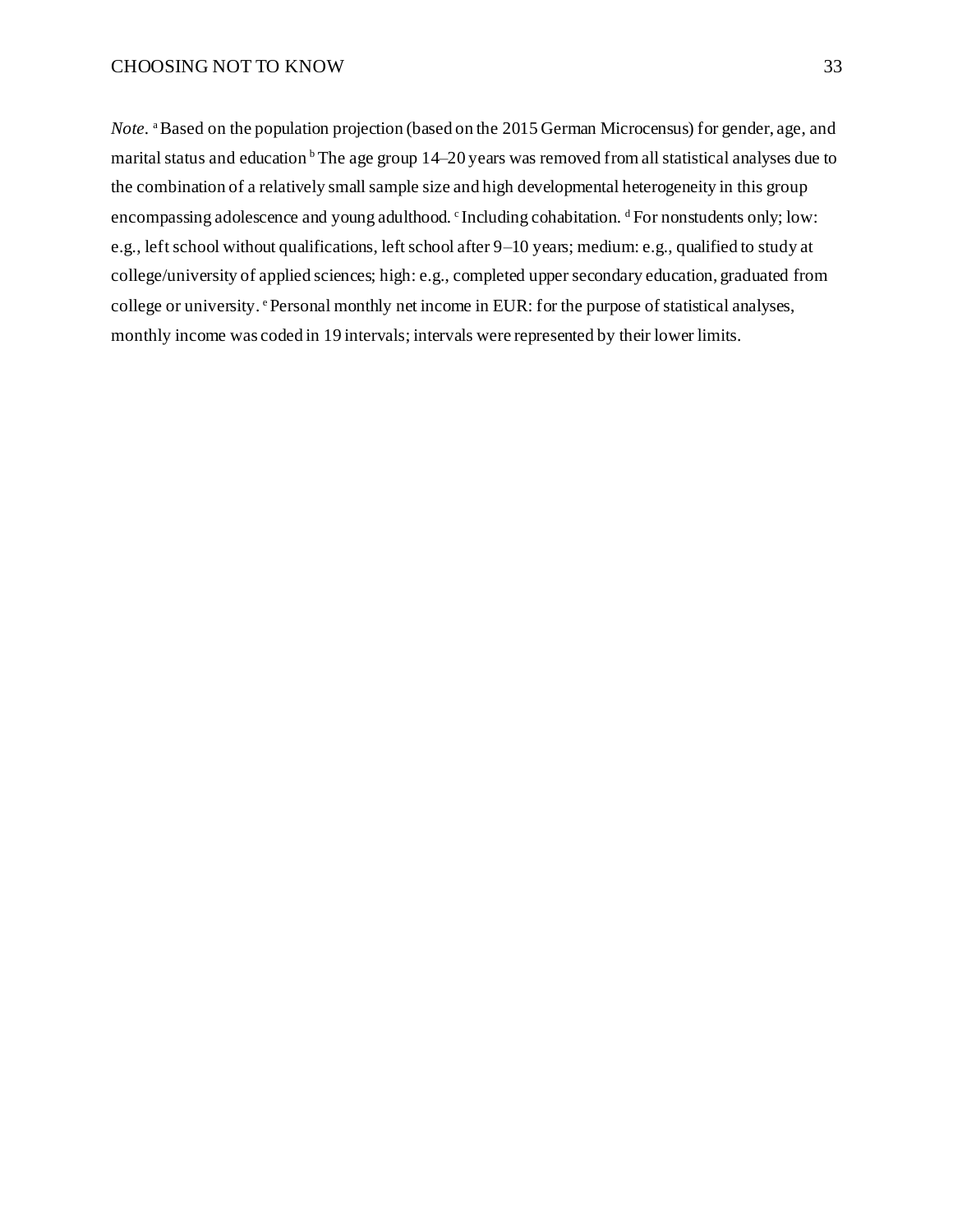### **Table S2**

*Intercorrelation Matrix of Percentages of 'Prefer Not to Know' Responses Across the 13* 

*Scenarios for Any Two Age Groups*

|    |                              |     |             | $1 \t2 \t3 \t4$     | 5 <sup>5</sup> | 6 |
|----|------------------------------|-----|-------------|---------------------|----------------|---|
|    | 1. $21-30$ years (reference) |     |             |                     |                |   |
|    | 2. $31-40$ years             | .98 |             |                     |                |   |
|    | 3. $41 - 50$ years           |     | .96 .97     |                     |                |   |
|    | 4. $51-60$ years             |     | .94 .96 .98 |                     |                |   |
|    | 5. $61-70$ years             |     |             | .91 .94 .96 .99     |                |   |
| 6. | $71-80$ years                |     |             | .93 .96 .97 .99 .98 |                |   |
|    | 7. 81-99 years               | .87 |             | .86 .90 .93 .92 .94 |                |   |

*Note.* Pearson correlations;  $N = 13$ ; all  $ps < .001$ , two-tailed.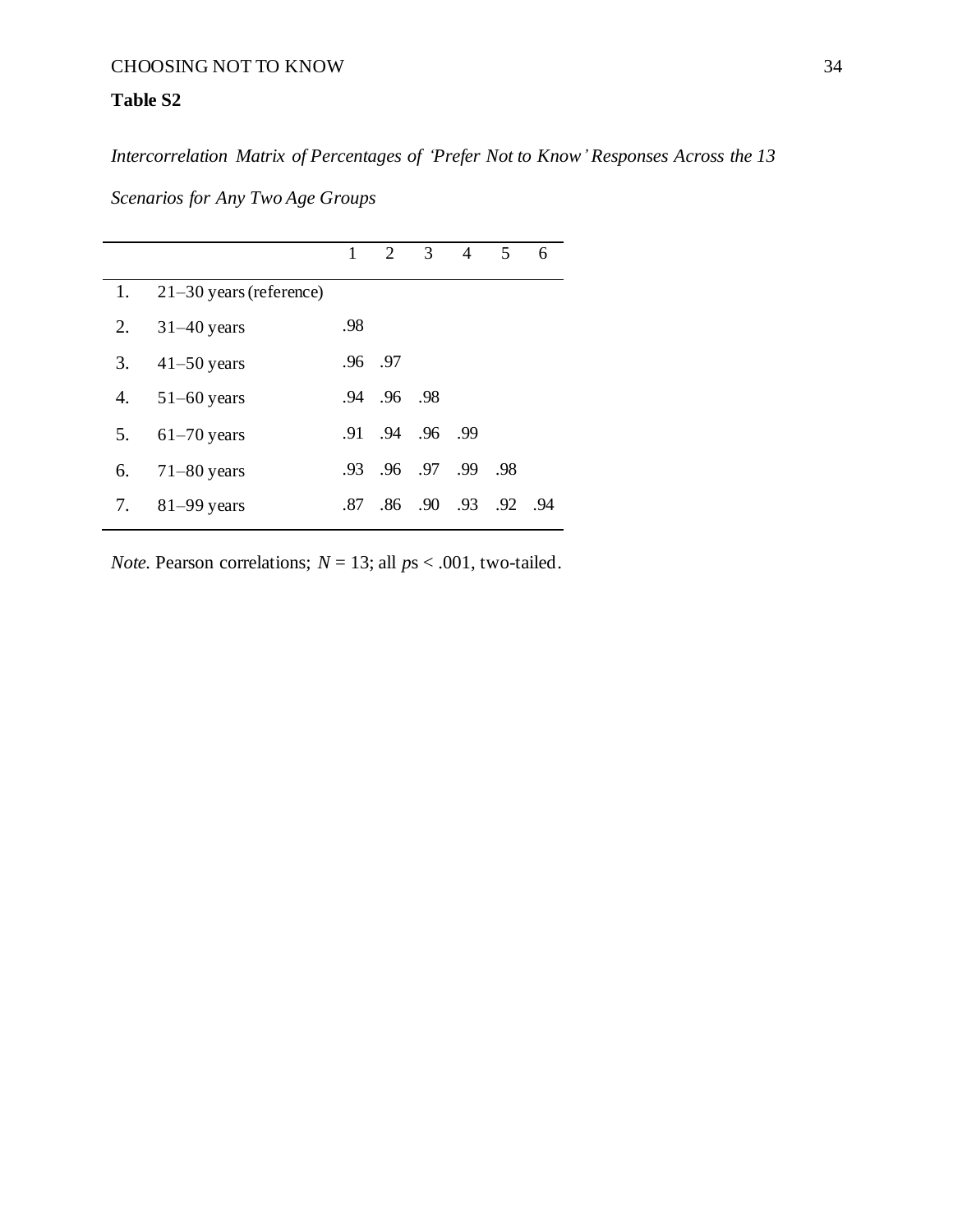### **Additional regression models with income and education**

We conducted an additional hierarchical regression analysis to examine the extent to which age explained variance that was not accounted for by either education or income. The analysis consisted of three consecutive linear regressions starting with education and income in the first step, adding age in the second step, and the remainder of the original variables in the third step to test the robustness of our previous findings (see Table S3). The model fits indicate that age explained variance above and beyond education and income. Comparing the full model with the model reported in Table 3 in the main text, the interpretation for age and openness to experience remains unchanged. In contrast, both confidence intervals for the neuroticism parameter overlapped zero in the full model. In addition, income was found to explain unique variance, and higher income was related to lower DI scores.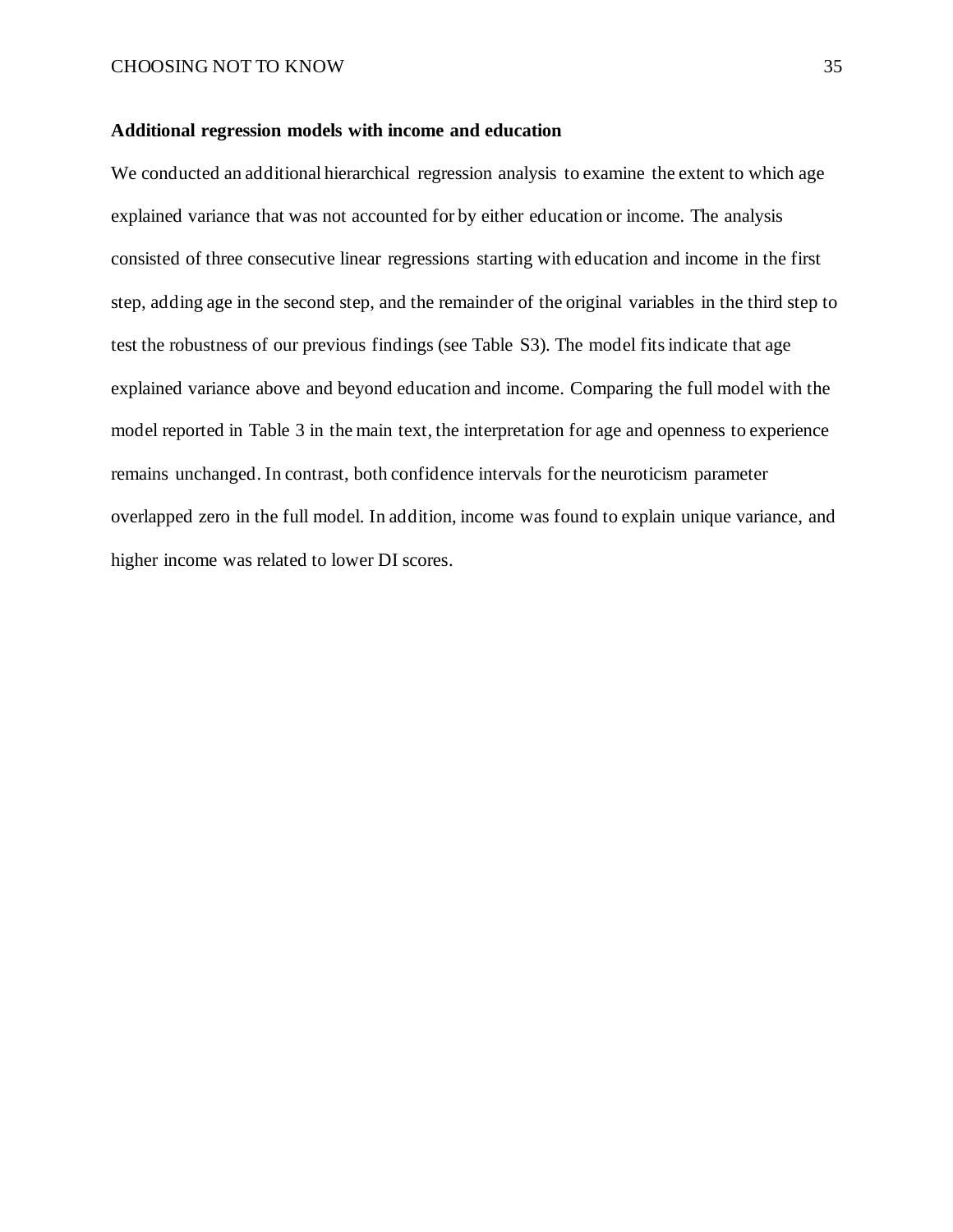### **Table S3**

*Results for Linear Regression Models With Inclusion of Independent Variables Possibly Accounting for Individuals' DI Scores*

|                                   |                  | Unstandardized | Lower $(B)$ |         | Upper $(B)$ |         | Stand.  |
|-----------------------------------|------------------|----------------|-------------|---------|-------------|---------|---------|
| <b>Model and Predictors</b>       | $\boldsymbol{B}$ | SE             | 99% CI      | 95% CI  | 95% CI      | 99% CI  | β       |
| Model 1: Education + Income       |                  |                |             |         |             |         |         |
| Constant                          | 60.11            | 1.36           | 56.59       | 57.43   | 62.78       | 63.62   |         |
| Education                         | $-1.89$          | 0.33           | $-2.75$     | $-2.54$ | $-1.24$     | $-1.03$ | $-0.14$ |
| Income                            | $-0.17$          | 0.06           | $-0.32$     | $-0.29$ | $-0.06$     | $-0.02$ | $-0.07$ |
| Model 2: Age + Education + Income |                  |                |             |         |             |         |         |
| Constant                          | 43.29            | 2.31           | 37.34       | 38.77   | 47.82       | 49.24   |         |
| Age                               | 0.27             | 0.03           | 0.19        | 0.21    | 0.33        | 0.35    | 0.21    |
| Education                         | $-0.90$          | 0.34           | $-1.78$     | $-1.57$ | $-0.22$     | $-0.01$ | $-0.06$ |
| Income                            | $-0.27$          | 0.06           | $-0.42$     | $-0.39$ | $-0.16$     | $-0.12$ | $-0.11$ |
| Model 3: Age + Education + Income |                  |                |             |         |             |         |         |
| $+$ Personality $+$ Risk          |                  |                |             |         |             |         |         |
| Constant                          | 46.53            | 3.65           | 37.12       | 39.37   | 53.69       | 55.94   |         |
| Age                               | 0.27             | 0.03           | 0.19        | 0.21    | 0.33        | 0.35    | 0.21    |
| Education                         | $-0.66$          | 0.35           | $-1.56$     | $-1.34$ | 0.03        | 0.24    | $-0.05$ |
| Income                            | $-0.24$          | 0.06           | $-0.40$     | $-0.36$ | $-0.13$     | $-0.09$ | $-0.10$ |
| Openness to<br>experience         | $-1.63$          | 0.46           | $-2.82$     | $-2.54$ | $-0.73$     | $-0.44$ | $-0.09$ |
| Neuroticism                       | 0.72             | 0.45           | $-0.46$     | $-0.72$ | 1.61        | 1.88    | 0.04    |
| Risk preference                   | 0.10             | 0.23           | $-0.51$     | $-0.36$ | 0.56        | 0.70    | 0.01    |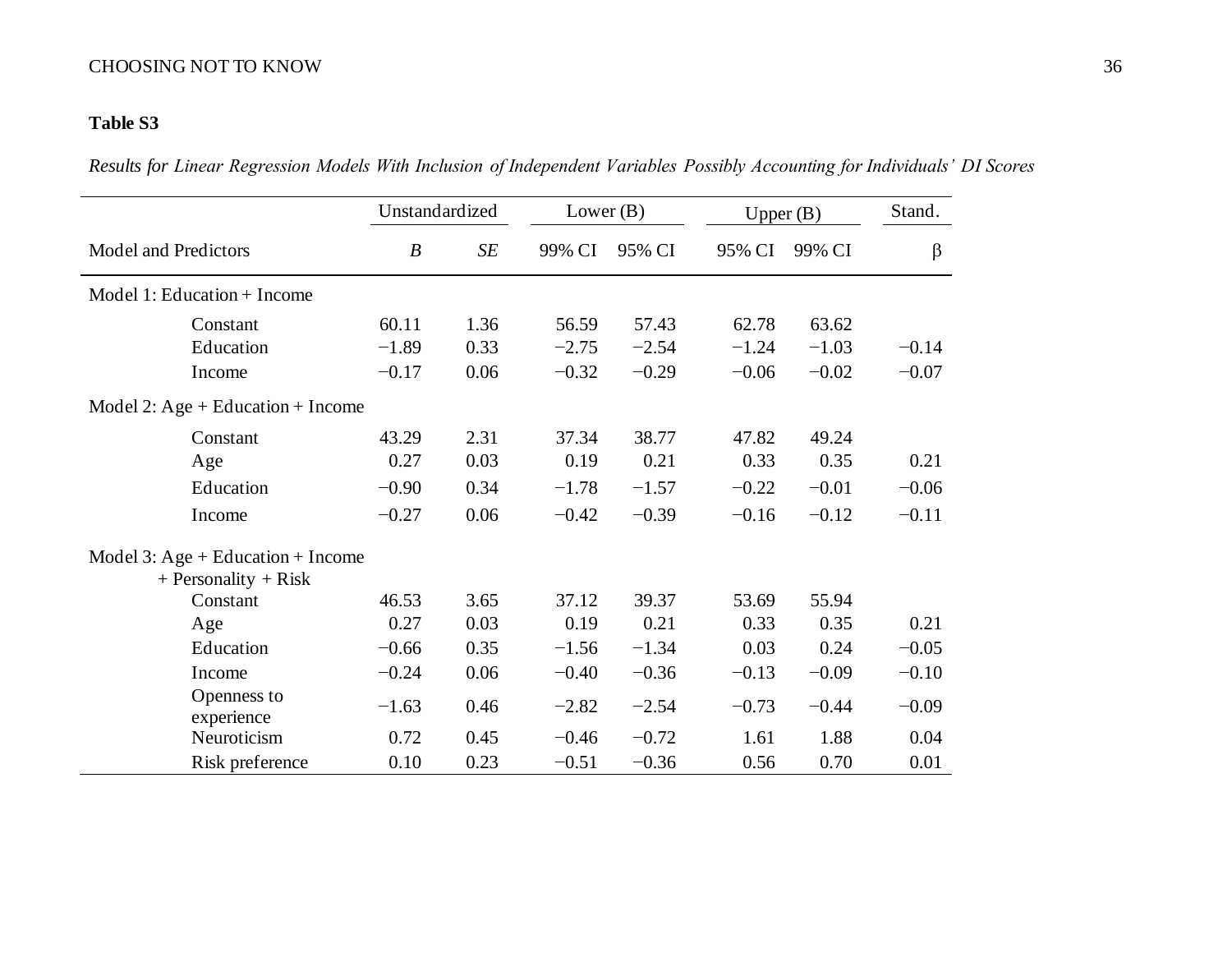*Note:* DI score: Percentage of answered items for each respondent. Table shows unstandardized and standardized coefficients and upper and lower limits of the 95% confidence interval (CI) and the 99% CI. Model fit results: Model 1:  $R^2 = .029$ ;  $F(2, 1836) = 27.29$ ,  $p < .001$ . Model 2: <sup>2</sup> = .040; *F*(1, 1835) = 79.81, *p* < .001. Model 3: <sup>2</sup> = .008; *F*(3, 1832) = 5.01, *p* = .002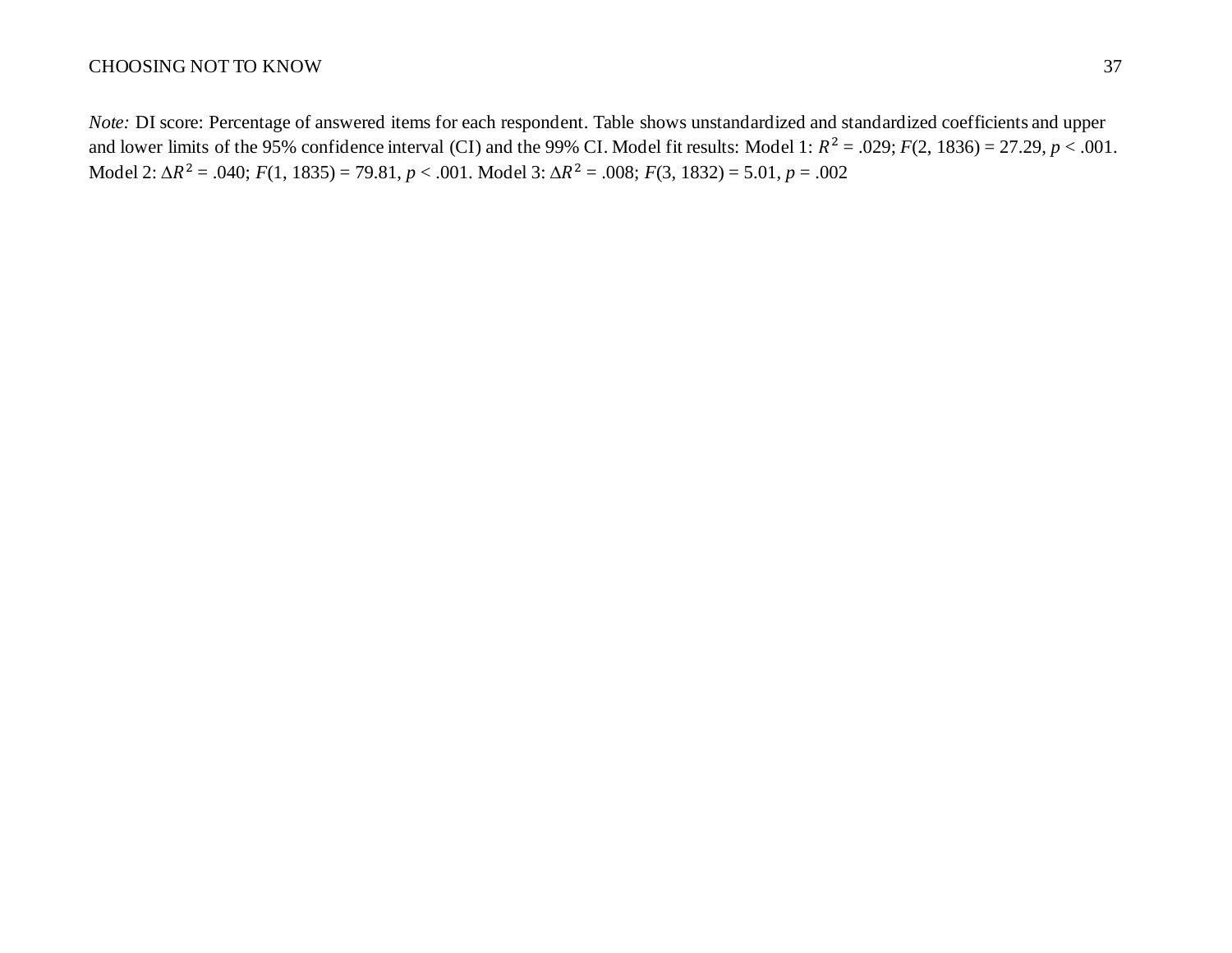### **Brinley plot analysis**

Our analysis in Figure S1 was inspired by the Brinley plots often used in the cognitive aging literature (e.g., Cerella & Hale, 1994). Specifically, we first we plotted the percentage of 'prefer not to know' responses per scenario of the six older age groups against those of the youngest age group (21–30 years; see Figure 1). We next regressed the percentages across scenarios for each age group on those of the referential youngest age group and plotted the resulting linear fit lines in Figure S1. With the exception of the two age groups in the middle (51– 60 years and 61–70 years), the lines lie systematically on top of each other, indicating that the deliberate ignorance scores (DI scores)—the percentage of 'prefer not to know' responses amongst all scenarios for which an individual provided a response—increased monotonically with age and across the scenarios. All regression lines converge in the right upper corner of Figure S1. This is due to the 'date of death' scenario, for which all groups show near-universal agreement in not wanting to know. One scenario elicited almost no dispersion in the responses across age groups (see the data points in the shaded rectangle in Figure S1). As expected, in this 'unbiased selection' scenario, respondents of all ages had a strong and consistent preference not to know.